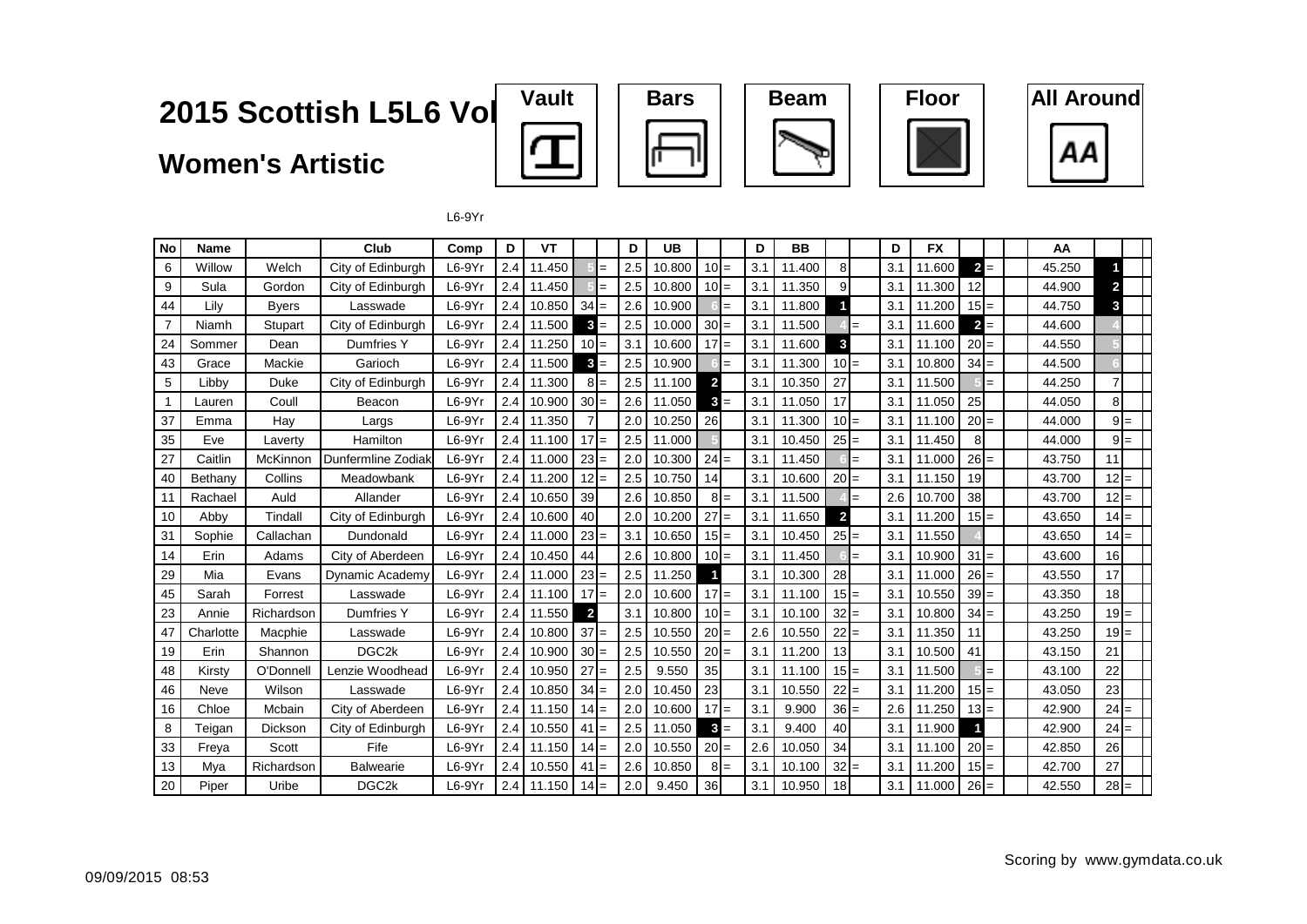|    |         |                         | 2015 Scottish L5L6 Vol |          |     | <b>Vault</b> |        |       |     | <b>Bars</b> |                 |     | <b>Beam</b> |          |     |     | <b>Floor</b> |        |       | <b>All Around</b> |                 |
|----|---------|-------------------------|------------------------|----------|-----|--------------|--------|-------|-----|-------------|-----------------|-----|-------------|----------|-----|-----|--------------|--------|-------|-------------------|-----------------|
|    |         | <b>Women's Artistic</b> |                        |          |     |              |        |       |     |             |                 |     |             |          |     |     |              |        |       |                   |                 |
| 32 | Jess    | Robertson               | Fife                   | L6-9Yr   | 2.4 | 11.250       | $10 =$ |       | 2.0 | 10.650      | $15 =$          | 3.1 | 9.250       | 41       |     | 3.1 | 11.400       |        | $9 =$ | 42.550            | $28 =$          |
| 30 | Hollie  | Howland                 | Falkirk                | $L6-9Yr$ | 2.4 | 10.800       | $37 =$ |       | 2.6 | 9.750       | 32              | 3.2 | 10.550      | 22       | $=$ | 3.1 | 10.850       | 33     |       | 41.950            | 30 <sup>1</sup> |
| 42 | Milly   | Ironside                | Garioch                | $L6-9Yr$ | 2.4 | 11.050       | $21 =$ |       | 2.5 | 9.050       | 40              | 3.1 | 10.200      | $29 =$   |     | 3.1 | 11.500       |        | $=$   | 41.800            | 31              |
| 38 | Keira   | Thompson                | Largs                  | $L6-9Yr$ | 2.4 | 11.100       | $17 =$ |       | 2.6 | 9.600       | $33 =$          | 3.1 | 9.600       | 39       |     | 3.1 | 11.400       |        | $9 =$ | 41.700            | 32              |
| 3  | lona    | Patrick                 | City of Edinburgh      | $L6-9Yr$ | 2.4 | 11.300       |        | $8 =$ | 2.0 | 9.350       | 37              | 3.1 | 10.200      | $29 =$   |     | 3.1 | 10.800       | $34 =$ |       | 41.650            | 33 <sup>1</sup> |
| 34 | Macy    | Boslem                  | Hamilton               | $L6-9Yr$ | 2.4 | 11.200       | $12 =$ |       | 2.5 | 8.100       | 44              | 3.1 | 11.250      | 12       |     | 3.1 | 11.000       | $26 =$ |       | 41.550            | 34              |
| 41 | Nina    | <b>Blore</b>            | Meadowbank             | $L6-9Yr$ | 2.4 | 10.850       | $34 =$ |       | 2.5 | 9.600       | $33 =$          | 3.1 | 9.750       | 38       |     | 3.1 | 10.950       | 30     |       | 41.150            | 35              |
| 4  | Grace   | Jones                   | City of Edinburgh      | $L6-9Yr$ | 2.4 | 10.300       | $45 =$ |       | 2.5 | 8.550       | 43              | 3.1 | 11.150      | 14       |     | 3.1 | 11.100       | $20 =$ |       | 41.100            | 36              |
| 12 | Lauren  | McHuah                  | Auchterarder           | $L6-9Yr$ | 2.4 | 10.900       | $30 =$ |       | 2.0 | 10.100      | 29              | 3.1 | 9.150       | 42       | $=$ | 3.1 | 10.900       | $31 =$ |       | 41.050            | 37              |
| 22 | Skye    | Martin                  | Dumfries Y             | L6-9Yr   | 2.4 | 10.900       | $30 =$ |       | 2.5 | 10.300      | $24 =$          | 2.6 | 9.150       | $ 42  =$ |     | 3.1 | 10.450       | $42 =$ |       | 40.800            | 38              |
| 51 | Freva   | MacLean                 | Lenzie Woodhead        | $L6-9Yr$ | 2.4 | 9.950        | 48     |       | 2.5 | 10.200      | $27 =$          | 3.1 | 9.900       | $36 =$   |     | 3.1 | 10.550       | $39 =$ |       | 40.600            | 39              |
| 36 | Holly   | Wilson                  | West Lothian           | $L6-9Yr$ | 2.4 | 10.950       | $27 =$ |       | 2.0 | 9.200       | 38 <sup>l</sup> | 3.1 | 10.200      | $29 =$   |     | 3.1 | 10.050       | 46     |       | 40.400            | 40              |
| 28 | Erin    | Meechan                 | Dynamic Academy        | $L6-9Yr$ | 2.4 | 11.600       | 1      |       | 1.9 | 6.650       | 48              | 3.2 | 10.600      | $20 =$   |     | 3.1 | 11.250       | $13 =$ |       | 40.100            | 41              |
| 17 | Hannah  | Gallon                  | Chalky's               | $L6-9Yr$ | 2.4 | 10.950       | $27 =$ |       | 2.0 | 10.000      | $30 =$          | 3.1 | 8.450       | 47       |     | 3.1 | 10.450       | $42 =$ |       | 39.850            | 42              |
| 25 | Lauren  | True                    | Dumfries Y             | L6-9Yr   | 2.4 | 11.050       | $21 =$ |       | 2.5 | 9.100       | 39              | 3.1 | 8.700       | 45       |     | 3.1 | 10.400       | 45     |       | 39.250            | 43              |
| 15 | Caitlin | Cox                     | City of Aberdeen       | $L6-9Yr$ | 2.4 | 10.550       | $41 =$ |       | 2.6 | 8.650       | 42              | 3.1 | 10.000      | 35       |     | 2.6 | 10.000       | 47     |       | 39.200            | 44              |
| 39 | Amie    | Henderson               | Meadowbank             | L6-9Yr   | 2.4 | 10.250       | 47     |       | 1.8 | 8.050       | 45              | 3.1 | 10.750      | 19       |     | 2.6 | 9.800        | 48     |       | 38.850            | 45              |
| 49 | Stella  | Finlav                  | Lenzie Woodhead        | L6-9Yr   | 2.4 | 11.100       | $17 =$ |       | 1.9 | 7.600       | 47              | 2.6 | 8.750       | 44       |     | 3.1 | 11.100       | $20 =$ |       | 38.550            | 46              |
| 26 | Morgan  | Todd                    | Dumfries Y             | L6-9Yr   | 2.4 | 11.000       | $23 =$ |       | 2.4 | 7.750       | 46              | 3.1 | 8.550       | 46       |     | 3.1 | 10.800       | $34 =$ |       | 38.100            | 47              |
| 50 | Cara    | Nelson                  | Lenzie Woodhead        | L6-9Yr   | 2.4 | 10.300       | $45 =$ |       | 2.0 | 8.750       | 41              | 2.6 | 7.600       | 48       |     | 3.1 | 10.450       | $42 =$ |       | 37.100            | 48              |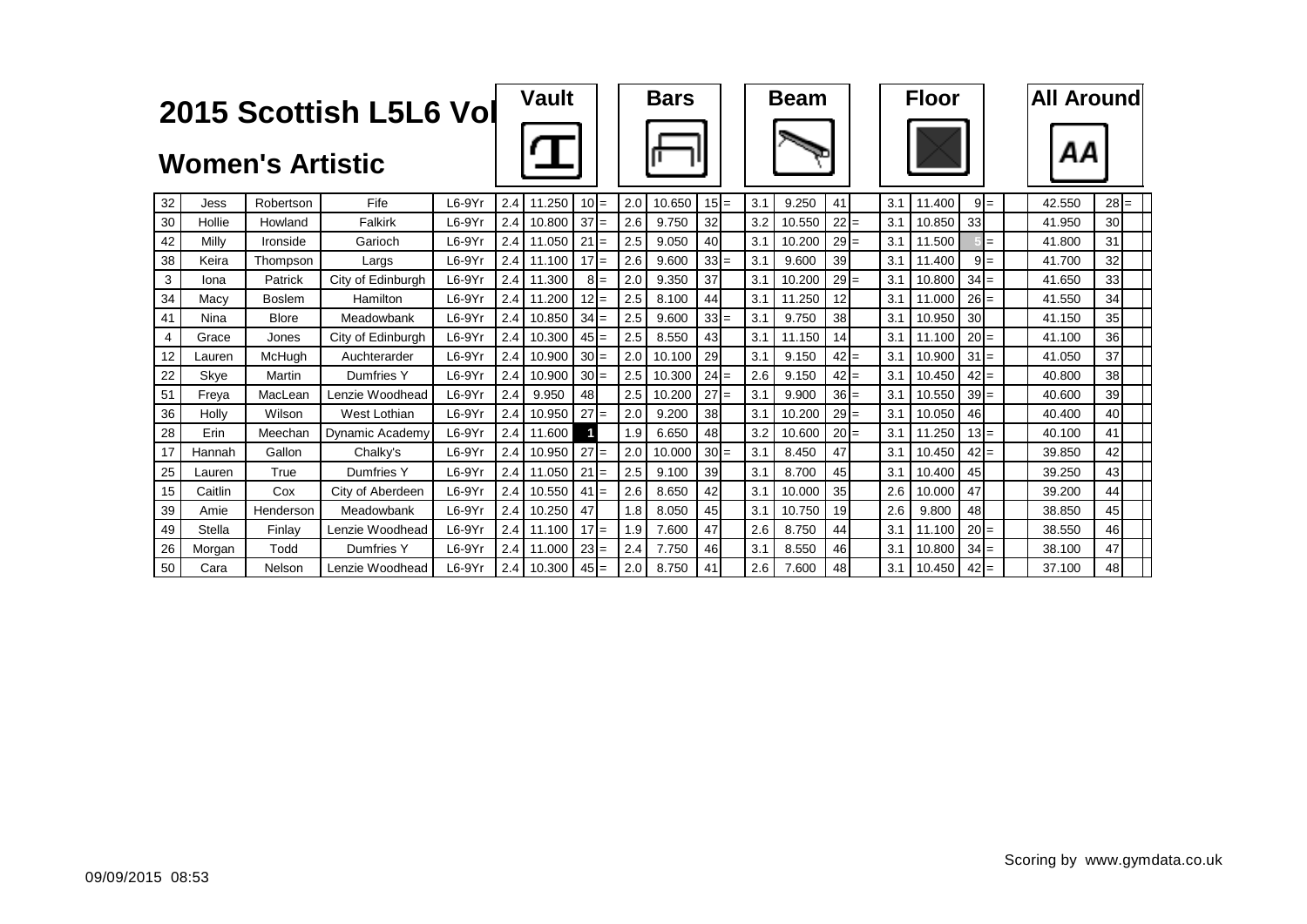#### 2015 Scottish L5L6 Vol

**Women's Artistic** 











 $L6-8Yr$ 

| <b>No</b> | <b>Name</b>   |              | Club               | Comp     | D   | VT     |                 |        | D   | UB     |                |       | D   | <b>BB</b> |                         |     | D   | <b>FX</b> |                |  | AA     |                |  |
|-----------|---------------|--------------|--------------------|----------|-----|--------|-----------------|--------|-----|--------|----------------|-------|-----|-----------|-------------------------|-----|-----|-----------|----------------|--|--------|----------------|--|
| 85        | Alexa         | Thom         | Garioch            | $L6-8Yr$ | 2.4 | 11.250 |                 |        | 3.1 | 11.650 | $\overline{2}$ |       | 3.1 | 11.500    | 9                       |     | 3.1 | 11.700    | $3 =$          |  | 46.100 |                |  |
| 57        | Tilly         | Bee          | Lasswade           | $L6-8Yr$ | 2.4 | 11.400 | $3 =$           |        | 2.6 | 11.300 | 3              |       | 3.1 | 11.550    | 8                       |     | 3.1 | 11.550    | $7 =$          |  | 45.800 | 2              |  |
| 86        | Emilv         | Cook         | Garioch            | $L6-8Yr$ | 2.4 | 11.750 |                 |        | 3.1 | 11.750 |                |       | 3.1 | 11.350    | 13                      |     | 2.6 | 10.600    | $28 =$         |  | 45.450 | 3              |  |
| 61        | Milli         | Ohara        | Hamilton           | $L6-8Yr$ | 2.4 | 11.400 | $3 =$           |        | 2.6 | 10.450 | 18             |       | 3.1 | 11.450    | 10                      |     | 3.1 | 11.900    |                |  | 45.200 |                |  |
| 54        | Kirsty        | MacMaster    | Lasswade           | $L6-8Yr$ | 2.4 | 10.850 | $19 =$          |        | 2.0 | 10.400 | 19             |       | 3.1 | 11.950    | $\overline{\mathbf{2}}$ |     | 3.1 | 11.550    | $7 =$          |  | 44.750 |                |  |
| 55        | Lavla         | Cooney       | Lasswade           | $L6-8Yr$ | 2.4 | 11.700 | $\overline{2}$  |        | 2.0 | 10.600 | $11 =$         |       | 3.1 | 10.700    | 21                      |     | 3.1 | 11.650    |                |  | 44.650 |                |  |
| 52        | Charlotte     | Thomson      | Lasswade           | $L6-8Yr$ | 2.4 | 10.800 | $24 =$          |        | 2.0 | 10.500 | $15 =$         |       | 3.1 | 11.650    |                         | $=$ | 2.6 | 11.100    | $15 =$         |  | 44.050 | $7 =$          |  |
| 71        | Amelia        | Leishman     | City of Edinburgh  | $L6-8Yr$ | 2.4 | 11.150 |                 | $8I =$ | 2.5 | 11.050 |                |       | 2.6 | 10.050    | $30 =$                  |     | 3.1 | 11.800    | $\overline{2}$ |  | 44.050 | $7 =$          |  |
| 81        | Carys         | Higgins      | Auchterarder       | $L6-8Yr$ | 2.4 | 11.000 | $13 =$          |        | 2.6 | 10.600 | $11 =$         |       | 3.1 | 11.750    | 3                       |     | 2.6 | 10.300    | $40 =$         |  | 43.650 | $\overline{9}$ |  |
| 89        | Freia         | Walford      | City of Edinburgh  | $L6-8Yr$ | 2.4 | 10.650 | $32 =$          |        | 2.5 | 10.600 | $11 =$         |       | 3.1 | 11.650    |                         | $=$ | 3.1 | 10.550    | $31 =$         |  | 43.450 | $10 =$         |  |
| 88        | Paige         | Mathieson    | Garioch            | $L6-8Yr$ | 2.4 | 10.700 | $29 =$          |        | 2.6 | 10.250 | 21             | $=$   | 3.1 | 11.700    |                         | $=$ | 3.1 | 10.800    | $23 =$         |  | 43.450 | $10 =$         |  |
| 56        | Skye          | Carlin       | Lasswade           | $L6-8Yr$ | 2.4 | 11.100 | 10 <sup>1</sup> |        | 2.0 | 9.200  | 41             |       | 3.1 | 11.700    |                         | $=$ | 3.1 | 11.400    | $10 =$         |  | 43.400 | $12 =$         |  |
| 103       | Rian          | Harley       | <b>Balwearie</b>   | $L6-8Yr$ | 2.4 | 10.950 | $16 =$          |        | 2.6 | 10.800 |                | $7 =$ | 3.1 | 10.050    | $30 =$                  |     | 3.1 | 11.600    |                |  | 43.400 | $12 =$         |  |
| 76        | Lexi          | Walker       | City of Aberdeen   | $L6-8Yr$ | 2.4 | 10.550 | $38 =$          |        | 2.5 | 10.650 |                | $9 =$ | 3.1 | 11.100    | 19                      |     | 3.1 | 11.000    | $18 =$         |  | 43.300 | $14 =$         |  |
| 62        | Zara          | Prentice     | Hamilton           | $L6-8Yr$ | 2.4 | 11.050 | $11 =$          |        | 2.0 | 10.550 | 14             |       | 3.1 | 10.650    | 22                      |     | 2.6 | 11.050    | 17             |  | 43.300 | $14 =$         |  |
| 53        | Emma          | Tait         | Lasswade           | $L6-8Yr$ | 2.4 | 10.800 | $24 =$          |        | 2.0 | 9.250  | 39             | $=$   | 3.1 | 12.250    |                         |     | 2.6 | 10.900    | 20             |  | 43.200 | $16 =$         |  |
| 77        | Ava           | <b>Black</b> | City of Aberdeen   | $L6-8Yr$ | 2.4 | 10.850 | $19 =$          |        | 2.0 | 10.650 |                | $9 =$ | 3.1 | 10.000    | 34                      | $=$ | 3.1 | 11.700    | $3 =$          |  | 43.200 | $16 =$         |  |
| 105       | Emily         | McClymont    | Lenzie Woodhead    | $L6-8Yr$ | 2.4 | 10.500 | $40 =$          |        | 2.0 | 10.000 | $28 =$         |       | 3.1 | 11.250    | $15 =$                  |     | 3.1 | 11.400    | $10 =$         |  | 43.150 | 18             |  |
| 60        | <b>Beth</b>   | Fallow       | Hamilton           | $L6-8Yr$ | 2.4 | 10.650 | $32 =$          |        | 2.0 | 10.500 | $15 =$         |       | 3.1 | 10.150    | 26                      |     | 3.1 | 11.300    | 12             |  | 42.600 | 19             |  |
| 58        | Millie        | May Tulloch  | Meadowbank         | $L6-8Yr$ | 2.4 | 11.000 | $13 =$          |        | 2.6 | 10.900 |                |       | 3.1 | 10.450    | 24                      |     | 2.6 | 10.200    | $42 =$         |  | 42.550 | 20             |  |
| 75        | <b>Breagh</b> | Darcy        | Chalky's           | $L6-8Yr$ | 2.4 | 10.500 | $40 =$          |        | 2.0 | 9.950  | 30             |       | 3.1 | 11.400    | $11 =$                  |     | 3.1 | 10.600    | $28 =$         |  | 42.450 | 21             |  |
| 101       | Lucy          | Wiseman      | DGC <sub>2</sub> k | $L6-8Yr$ | 2.4 | 10.250 | $44 =$          |        | 2.6 | 11.050 |                | $=$   | 2.6 | 10.500    | 23                      |     | 3.1 | 10.550    | $31 =$         |  | 42.350 | $22 =$         |  |
| 78        | Jamie         | Ellis        | City of Aberdeen   | $L6-8Yr$ | 2.4 | 10.500 | $40 =$          |        | 2.0 | 9.500  | 35             |       | 3.1 | 11.150    | 18                      |     | 3.1 | 11.200    | 13             |  | 42.350 | 22<br>$=$      |  |
| 106       | Taylor        | Deane        | Lenzie Woodhead    | $L6-8Yr$ | 2.4 | 10.850 | $19 =$          |        | 2.0 | 10.100 | 26             |       | 3.1 | 10.100    | $27 =$                  |     | 3.1 | 11.150    | 14             |  | 42.200 | 24             |  |
| 100       | Leila         | Inatimi      | DGC <sub>2k</sub>  | $L6-8Yr$ | 2.4 | 10.150 | 47              |        | 2.0 | 10.000 | 28             | $=$   | 3.1 | 11.200    | 17                      |     | 3.1 | 10.800    | $23 =$         |  | 42.150 | 25             |  |
| 73        | Cara          | Piotrowicz   | City of Edinburgh  | $L6-8Yr$ | 2.4 | 10.700 | $29 =$          |        | 2.0 | 9.850  | 31             |       | 3.1 | 10.900    | 20                      |     | 2.6 | 10.500    | $33 =$         |  | 41.950 | 26             |  |
| 87        | Matangi       | Sankriti     | Garioch            | $L6-8Yr$ | 2.4 | 11.250 |                 |        | 2.0 | 10.200 | $24 =$         |       | 3.1 | 9.950     | $36 =$                  |     | 3.1 | 10.500    | $33 =$         |  | 41.900 | 27             |  |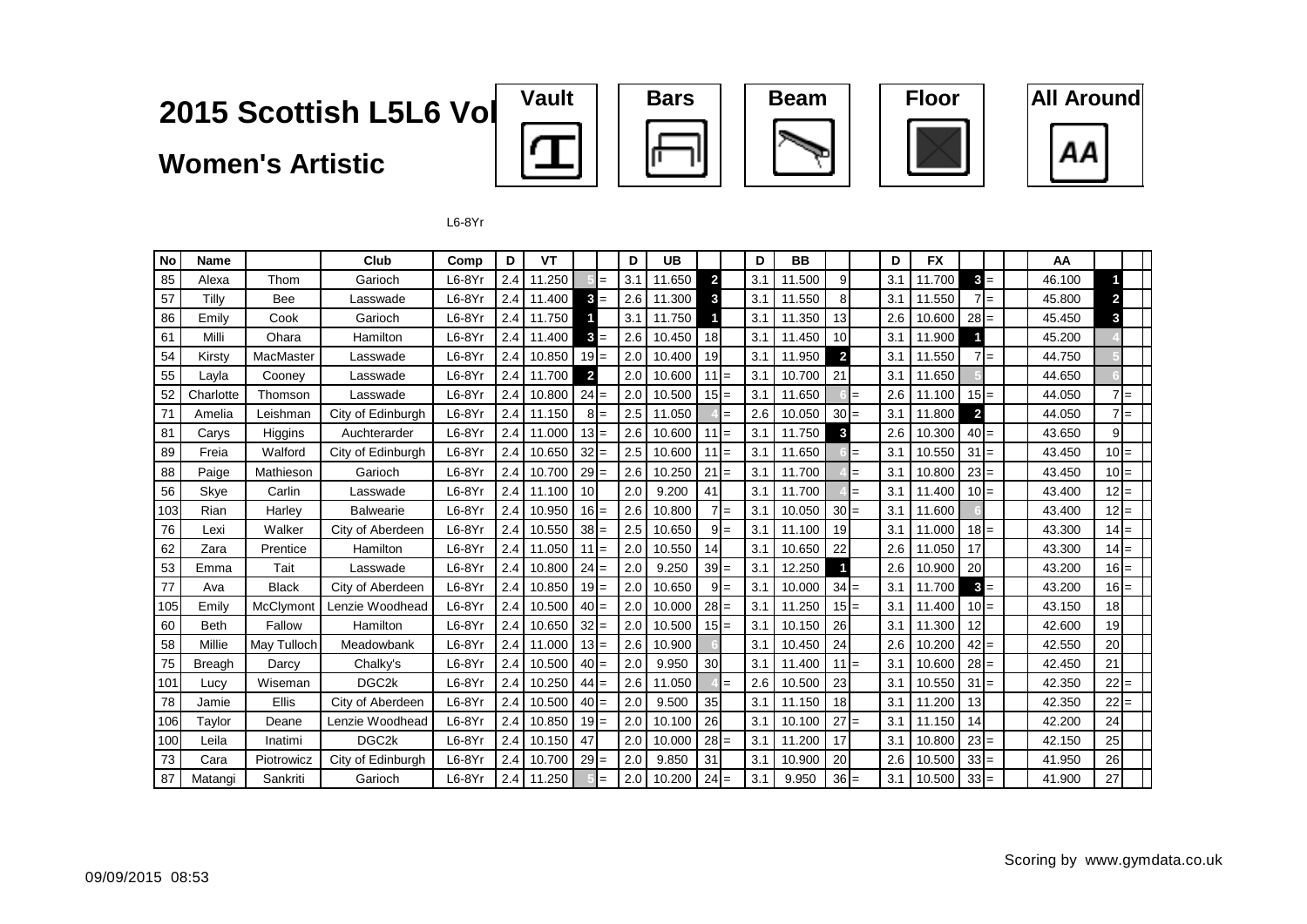|     |           |                         | 2015 Scottish L5L6 Vol |          |     | Vault  |        |       |     | <b>Bars</b> |        |     | <b>Beam</b> |        |     | <b>Floor</b> |          |     | <b>All Around</b> |                 |
|-----|-----------|-------------------------|------------------------|----------|-----|--------|--------|-------|-----|-------------|--------|-----|-------------|--------|-----|--------------|----------|-----|-------------------|-----------------|
|     |           | <b>Women's Artistic</b> |                        |          |     |        |        |       |     |             |        |     |             |        |     |              |          |     | AΑ                |                 |
| 96  | Alex      | Murray                  | DGC2k                  | $L6-8Yr$ | 2.4 | 11.000 | $13 =$ |       | 2.6 | 10.500      | $15 =$ | 2.6 | 9.750       | 39     | 3.1 | 10.500       | $33 =$   |     | 41.750            | $28 =$          |
| 97  | Ava       | Paul                    | DGC <sub>2k</sub>      | $L6-8Yr$ | 2.4 | 11.150 |        | $8 =$ | 2.0 | 10.200      | $24 =$ | 3.1 | 9.550       | $42 =$ | 3.1 | 10.850       | $21 =$   |     | 41.750            | $28 =$          |
| 72  | Amv       | Rutherford              | City of Edinburgh      | $L6-8Yr$ | 2.4 | 10.650 | $32 =$ |       | 1.8 | 8.100       | 48     | 3.1 | 11.400      | $11 =$ | 3.1 | 11.550       |          | $=$ | 41.700            | 30 <sup>1</sup> |
| 98  | Hannah    | Moss                    | DGC <sub>2k</sub>      | $L6-8Yr$ | 2.4 | 10.250 | $44 =$ |       | 2.6 | 10.350      | 20     | 3.1 | 9.550       | $42 =$ | 3.1 | 11.100       | $15 =$   |     | 41.250            | 31              |
| 92  | Maria     | Krueger                 | City of Edinburgh      | $L6-8Yr$ | 2.4 | 10.300 | 43     |       | 2.0 | 10.250      | $21 =$ | 3.1 | 10.050      | $30 =$ | 3.1 | 10.600       | $28 =$   |     | 41.200            | $32 =$          |
| 79  | Niamh     | Rogerson                | City of Aberdeen       | $L6-8Yr$ | 2.4 | 10.800 | $24 =$ |       | 2.6 | 10.800      | $7 =$  | 2.6 | 8.600       | 48     | 3.1 | 11.000       | $18 =$   |     | 41.200            | $32 =$          |
| 90  | Gracie    | Fisken                  | City of Edinburgh      | $L6-8Yr$ | 2.4 | 10.800 | $24 =$ |       | 1.3 | 8.250       | 47     | 3.1 | 11.300      | 14     | 3.1 | 10.750       | 25       |     | 41.100            | 34              |
| 91  | Julie     | <b>Richards</b>         | City of Edinburgh      | $L6-8Yr$ | 2.4 | 11.250 |        | $=$   | 2.0 | 9.000       | 43     | 3.1 | 9.800       | 38     | 3.1 | 10.850       | $21 =$   |     | 40.900            | 35              |
| 93  | Olivia    | O'Neill                 | City of Edinburgh      | $L6-8Yr$ | 2.4 | 11.050 | $11 =$ |       | 2.0 | 10.050      | 27     | 3.1 | 9.950       | $36 =$ | 2.6 | 9.800        | 47       |     | 40.850            | 36              |
| 99  | Jasmine   | Chow                    | DGC <sub>2k</sub>      | $L6-8Yr$ | 2.4 | 9.750  | 49     |       | 2.0 | 10.250      | $21 =$ | 3.1 | 10.100      | $27 =$ | 3.1 | 10.400       | $38 =$   |     | 40.500            | 37              |
| 104 | Anna      | <b>Brown</b>            | Lenzie Woodhead        | $L6-8Yr$ | 2.4 | 10.550 | $38 =$ |       | 2.0 | 9.350       | 36     | 3.1 | 11.250      | $15 =$ | 2.5 | 9.250        | 48       |     | 40.400            | 38              |
| 64  | Skve      | Nelson                  | <b>Irvine Bay</b>      | $L6-8Yr$ | 2.4 | 10.850 | $19 =$ |       | 2.5 | 8.800       | $44 =$ | 3.1 | 10.050      | $30 =$ | 3.1 | 10.450       | $36 =$   |     | 40.150            | 39              |
| 83  | Katy      | Haslam                  | Dunfermline Zodiak     | $L6-8Yr$ | 2.4 | 10.700 | $29 =$ |       | 2.0 | 8.800       | $44 =$ | 3.1 | 10.100      | $27 =$ | 3.1 | 10.450       | $36 =$   |     | 40.050            | 40              |
| 68  | Ayla      | Hannav                  | Dumfries Y             | $L6-8Yr$ | 2.4 | 10.850 | $19 =$ |       | 2.0 | 9.700       | $32 =$ | 2.6 | 9.150       | 45     | 2.6 | 10.100       | $44 =$   |     | 39.800            | 41              |
| 84  | Karn-Anne | Currie                  | Dynamic Academy        | $L6-8Yr$ | 2.4 | 10.800 | $24 =$ |       | 2.0 | 9.050       | 42     | 2.6 | 9.400       | 44     | 3.1 | 10.300       | $40 =$   |     | 39.550            | $42 =$          |
| 95  | Summer    | <b>Ross</b>             | City of Edinburgh      | $L6-8Yr$ | 2.4 | 9.800  | 48     |       | 2.0 | 9.650       | 34     | 2.6 | 9.700       | 40     | 3.1 | 10.400       | $38 =$   |     | 39.550            | $42 =$          |
| 94  | Shona     | Wight                   | City of Edinburgh      | $L6-8Yr$ | 2.4 | 10.600 | 37     |       | 2.0 | 8.750       | 46     | 3.1 | 10.000      | $34 =$ | 3.1 | 10.100       | $44 =$   |     | 39.450            | 44              |
| 102 | Poppy     | Thompson                | DGC <sub>2k</sub>      | $L6-8Yr$ | 2.4 | 10.650 | $32 =$ |       | 2.0 | 9.300       | $37 =$ | 2.1 | 9.100       | 46     | 3.1 | 10.200       | $ 42  =$ |     | 39.250            | $45 =$          |
| 70  | Skye      | Greenland               | Dumfries Y             | $L6-8Yr$ | 2.4 | 10.250 | $44 =$ |       | 2.6 | 9.300       | $37 =$ | 3.1 | 9.650       | 41     | 2.6 | 10.050       | 46       |     | 39.250            | $45 =$          |
| 59  | Jessica   | Montgomery              | Perth                  | $L6-8Yr$ | 2.4 | 10.900 | 18     |       | 2.0 | 9.250       | $39 =$ | 3.1 | 10.400      | 25     | 1.5 | 8.450        | 50       |     | 39,000            | 47              |
| 63  | Niamh     | Graham                  | <b>Irvine Bay</b>      | $L6-8Yr$ | 2.4 | 10.950 | $16 =$ |       | 2.5 | 7.700       | 50     | 2.6 | 8.750       | 47     | 3.1 | 10.700       | 26       |     | 38.100            | 48              |
| 69  | Caelan    | Ferguson                | Dumfries Y             | $L6-8Yr$ | 2.4 | 10.650 | 32     | $=$   | 2.0 | 8.000       | 49     | 2.6 | 8.250       | 49     | 3.1 | 10.650       | 27       |     | 37.550            | 49              |
| 107 | Tia       | Kirkwood                | Lenzie Woodhead        | $L6-8Yr$ | 2.4 | 9.550  | 50     |       | 2.0 | 9.700       | $32 =$ | 2.6 | 8.100       | 50     | 2.5 | 9.100        | 49       |     | 36.450            | 50              |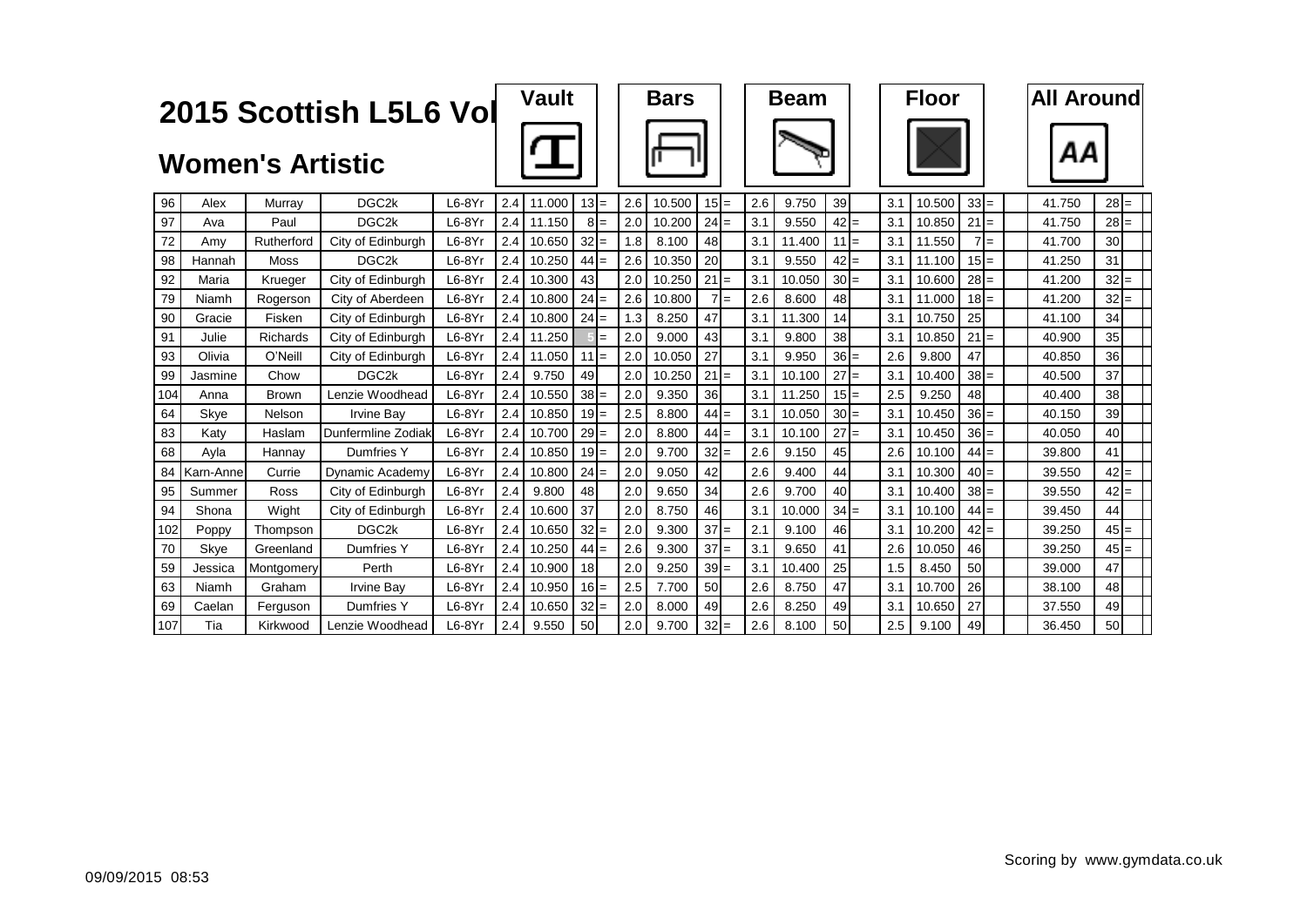**Women's Artistic**











L6-1011Yr

| <b>No</b> | <b>Name</b> |             | Club               | Comp                   | D | VT     |                | D   | <b>UB</b> |                |       | D   | <b>BB</b> |                         |       | D   | <b>FX</b> |                         |       | AA     |                |  |
|-----------|-------------|-------------|--------------------|------------------------|---|--------|----------------|-----|-----------|----------------|-------|-----|-----------|-------------------------|-------|-----|-----------|-------------------------|-------|--------|----------------|--|
| 156       | Zoe         | Paterson    | Falkirk            | L6-1011Yr <b>l</b> 2.4 |   | 11.600 |                | 3.1 | 11.600    | 3              |       | 3.1 | 11.800    |                         | $=$   | 3.1 | 11.100    | $19 =$                  |       | 46.100 |                |  |
| 129       | Amber       | Greig       | Beacon             | L6-1011Yr 2.4          |   | 10.950 | $21 =$         | 3.1 | 11.750    | $\overline{2}$ |       | 3.1 | 11.750    |                         | $8 =$ | 3.1 | 10.900    | $30 =$                  |       | 45.350 | $\overline{2}$ |  |
| 114       | Natasha     | Masson      | Garioch            | L6-1011Yr <b>l</b> 2.4 |   | 11.500 | $\overline{2}$ | 3.1 | 10.800    | $18 =$         |       | 3.1 | 11.950    | $\overline{\mathbf{c}}$ |       | 3.1 | 11.050    | 23                      |       | 45.300 | 3              |  |
| 174       | Leah        | Gray        | Hamilton           | L6-1011Yrl 2.4         |   | 10.750 | $37 =$         | 2.5 | 10.900    | $13 =$         |       | 3.1 | 11.800    |                         | $=$   | 3.1 | 11.800    |                         |       | 45.250 |                |  |
| 109       | Elle        | Cambridge   | Dundonald          | L6-1011Yr 2.4          |   | 10.900 | $24 =$         | 2.6 | 11.250    |                |       | 3.1 | 11.800    |                         | $=$   | 3.2 | 11.000    | $24 =$                  |       | 44.950 |                |  |
| 146       | Alex        | Grieve      | Lasswade           | L6-1011Yr  2.4         |   | 11.450 | $3 =$          | 3.1 | 10.800    | $18 =$         |       | 3.1 | 11.700    | $11 =$                  |       | 3.1 | 10.950    | 29                      |       | 44.900 |                |  |
| 120       | Amy         | Findlay     | City of Aberdeen   | L6-1011Yr  2.4         |   | 11.050 | $15 =$         | 2.5 | 11.000    |                | $8 =$ | 3.1 | 11.500    | $16 =$                  |       | 3.1 | 11.300    |                         | $9 =$ | 44.850 |                |  |
| 140       | Lucy        | Boyd        | Dunfermline Zodiak | L6-1011Yr 2.4          |   | 10.800 | $32 =$         | 2.5 | 10.800    | $18 =$         |       | 3.1 | 11.700    | $11 =$                  |       | 3.1 | 11.300    |                         | $9 =$ | 44.600 | $8 =$          |  |
| 144       | Elise       | Marwick     | Lasswade           | L6-1011Yr 2.4          |   | 10.800 | $32 =$         | 2.5 | 10.600    | $27 =$         |       | 3.1 | 11.850    | $\mathbf{3}$            | $=$   | 3.1 | 11.350    | 8                       |       | 44.600 | $8 =$          |  |
| 145       | Sarah       | Happs       | Lasswade           | L6-1011Yr 2.4          |   | 10.850 | $28 =$         | 2.0 | 10.350    | $41 =$         |       | 3.1 | 11.700    | $11 =$                  |       | 3.1 | 11.600    | $\overline{\mathbf{2}}$ |       | 44.500 | 10             |  |
| 180       | Taylor      | Campbell    | West Lothian       | L6-1011Yr 2.4          |   | 11.400 |                | 2.5 | 10.200    | $47 =$         |       | 3.1 | 11.500    | $16 =$                  |       | 3.1 | 11.300    |                         | $9 =$ | 44.400 | 11             |  |
| 151       | Isabella    | Yates       | City of Edinburgh  | L6-1011Yrl 2.4         |   | 10.650 | $44 =$         | 2.5 | 11.100    | $\overline{7}$ |       | 3.1 | 11.500    | $16 =$                  |       | 3.1 | 11.100    | $19 =$                  |       | 44.350 | 12             |  |
| 108       | Ryia        | Findlay     | Dundonald          | L6-1011Yr <b>l</b> 2.4 |   | 10.700 | $40 =$         | 3.1 | 11.450    |                |       | 3.1 | 12.150    |                         |       | 2.5 | 10.000    | 67                      | $=$   | 44.300 | 13             |  |
| 147       | Anya        | Shepherd    | Lasswade           | L6-1011Yr 2.4          |   | 11.050 | $15 =$         | 2.6 | 10.750    | 22             |       | 3.1 | 11.200    | $32 =$                  |       | 3.1 | 11.250    | $14 =$                  |       | 44.250 | 14             |  |
| 149       | Julia       | Diaz        | City of Edinburgh  | L6-1011Yr 2.4          |   | 11.150 | 12             | 2.0 | 10.450    | $36 =$         |       | 3.1 | 11.450    | $22 =$                  |       | 3.1 | 11.150    | $17 =$                  |       | 44.200 | 15             |  |
| 113       | Corey       | Fraser      | Caithness          | L6-1011Yr 2.4          |   | 11.350 |                | 3.1 | 11.000    |                | $8 =$ | 3.1 | 11.400    | $26 =$                  |       | 3.1 | 10.400    | $59 =$                  |       | 44.150 | $16 =$         |  |
| 162       | Orla        | McGeehan    | Largs              | L6-1011Yr 2.4          |   | 10.800 | $32 =$         | 2.0 | 10.450    | $36 =$         |       | 3.1 | 11.500    | $16 =$                  |       | 3.1 | 11.400    |                         | $=$   | 44.150 | $16 =$         |  |
| 117       | Savannah    | Cordiner    | Garioch            | L6-1011Yrl 2.4         |   | 11.100 | $13 =$         | 2.5 | 10.900    | $13 =$         |       | 3.1 | 11.250    | 31                      |       | 3.1 | 10.800    | $37 =$                  |       | 44.050 | 18             |  |
| 154       | Katv        | Stephen     | City of Edinburgh  | L6-1011Yrl 2.4         |   | 11.350 |                | 2.5 | 10.550    | $30 =$         |       | 3.1 | 11.750    |                         | $8 =$ | 3.1 | 10.300    | $65 =$                  |       | 43.950 | $19 =$         |  |
| 173       | Michaela    | Currie      | Hamilton           | L6-1011Yr 2.4          |   | 10.850 | $28 =$         | 2.0 | 10.400    | 40             |       | 3.1 | 11.450    | $22 =$                  |       | 3.1 | 11.250    | $14 =$                  |       | 43.950 | $19 =$         |  |
| 155       | Erin        | Hall        | City of Edinburgh  | L6-1011Yr 2.4          |   | 11.100 | $13 =$         | 2.5 | 10.850    | $16 =$         |       | 3.1 | 11.450    | $22 =$                  |       | 3.1 | 10.500    | $54 =$                  |       | 43.900 | 21             |  |
| 177       | Nikki       | McKee       | Cumbernauld        | L6-1011Yr 2.4          |   | 10.500 | $56 =$         | 2.0 | 10.500    | $34 =$         |       | 3.1 | 11.850    | 3                       | $=$   | 3.1 | 10.800    | 37                      | $=$   | 43.650 | 22             |  |
| 159       | Orin        | Murray      | Auchterarder       | L6-1011Yr 2.4          |   | 10.650 | $44 =$         | 2.5 | 10.600    | $27 =$         |       | 3.1 | 11.500    | $16 =$                  |       | 3.1 | 10.750    | $41 =$                  |       | 43.500 | 23             |  |
| 125       | Jemma       | King        | <b>Balwearie</b>   | L6-1011Yr 2.4          |   | 10.650 | $44 =$         | 2.5 | 11.000    |                | $8 =$ | 3.1 | 11.300    | 30                      |       | 3.2 | 10.500    | $54 =$                  |       | 43.450 | 24             |  |
| 118       | Millie      | Gordon      | City of Aberdeen   | L6-1011Yrl 2.4         |   | 10.850 | $28 =$         | 3.1 | 11.850    |                |       | 3.1 | 10.100    | $51 =$                  |       | 2.6 | 10.600    | 49                      | $=$   | 43.400 | 25             |  |
| 161       | Rebecca     | Ralston     | Largs              | L6-1011Yr <b>l</b> 2.4 |   | 11.350 |                | 2.0 | 10.250    | 46             |       | 3.1 | 10.850    | $39 =$                  |       | 3.1 | 10.900    | $30 =$                  |       | 43.350 | $26 =$         |  |
| 124       | Charlotte   | Kirkpatrick | Fife               | L6-1011Yr 2.4          |   | 10.550 | $53 =$         | 2.0 | 10.350    | $41 =$         |       | 3.1 | 11.750    |                         | $8 =$ | 2.6 | 10.700    | $44 =$                  |       | 43.350 | $26 =$         |  |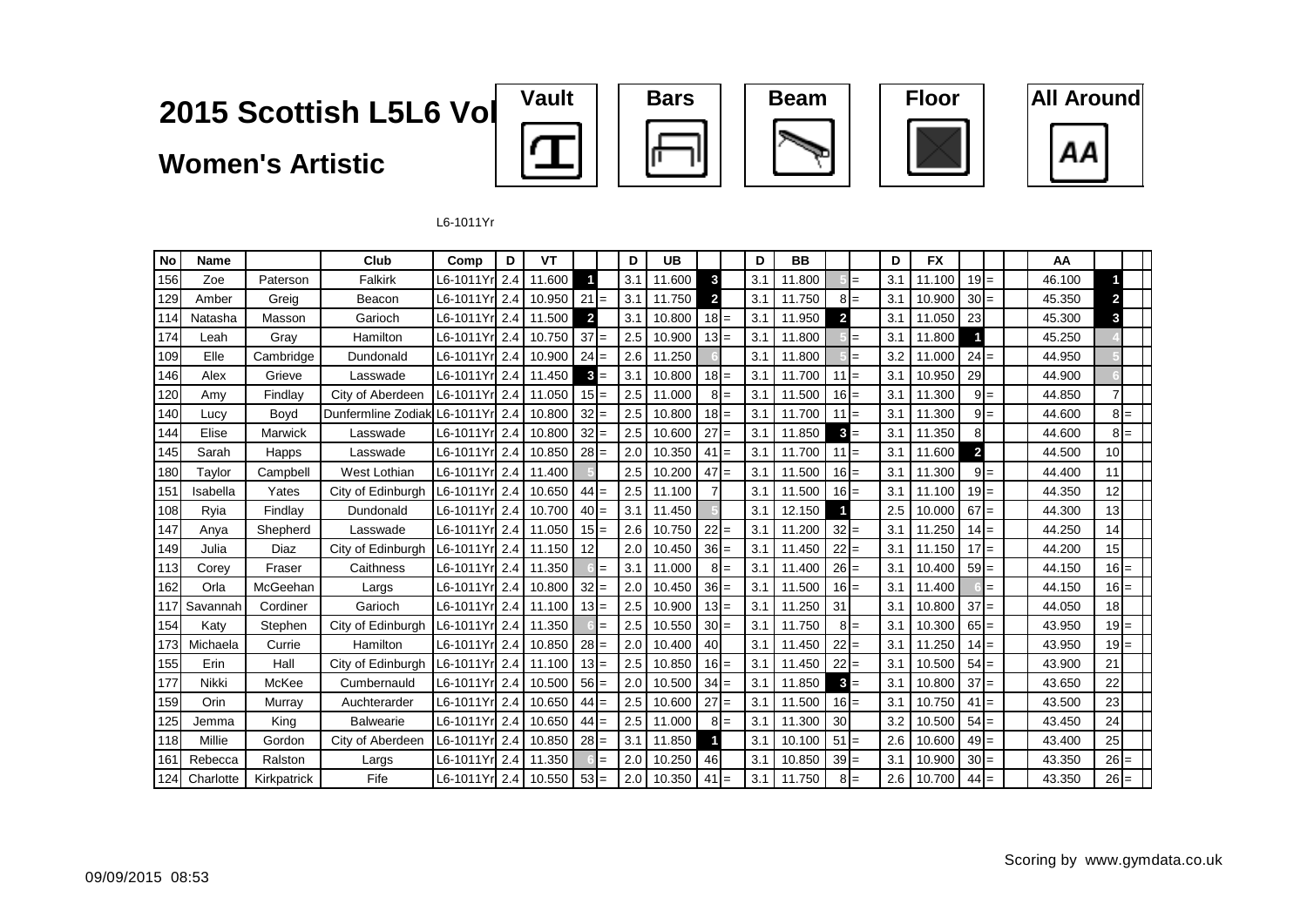|     |               |                         | 2015 Scottish L5L6 Vol            |                        |          | <b>Vault</b> |                 |       |     | <b>Bars</b> |        |       |     | <b>Beam</b> |           |                  | <b>Floor</b> |                                      | <b>All Around</b> |        |  |
|-----|---------------|-------------------------|-----------------------------------|------------------------|----------|--------------|-----------------|-------|-----|-------------|--------|-------|-----|-------------|-----------|------------------|--------------|--------------------------------------|-------------------|--------|--|
|     |               | <b>Women's Artistic</b> |                                   |                        |          |              |                 |       |     |             |        |       |     |             |           |                  |              |                                      | ΑА                |        |  |
| 139 | Rachel        | Robertson               | Dunfermline Zodiak L6-1011Yrl 2.4 |                        |          | 10.700       | $40 =$          |       | 2.6 | 10.850      | $16 =$ |       | 3.1 | 11.400      | $26 =$    | 3.1              | 10.350       | $63 =$                               | 43.300            | 28     |  |
| 153 | Rachel        | Cowe                    | City of Edinburgh                 | L6-1011Yrl 2.4         |          | 11.300       | 9               |       | 2.0 | 10.000      | 54     |       | 3.1 | 10.800      | 41        | 3.1              | 11.150       | $17 =$                               | 43.250            | $29 =$ |  |
| 123 | Darcey        | Coulston                | Fife                              | L6-1011Yrl 2.4         |          | 10.700       | 40              |       | 2.0 | 10.550      | $30 =$ |       | 3.1 | 10.700      | $42 =$    | 3.1              | 11.300       | $9 =$                                | 43.250            | $29 =$ |  |
| 163 | Alicia        | Franca                  | Largs                             | L6-1011Yrl 2.4         |          | 10.850       | 28              |       | 2.5 | 9.250       | 67     |       | 3.1 | 11.650      | 14        | 3.1              | 11.450       | $=$                                  | 43.200            | 31     |  |
| 179 | Danielle      | Rodger                  | West Lothian                      | L6-1011Yr              | 2.4      | 10.950       | 21              |       | 2.6 | 11.000      |        | $8 =$ | 3.1 | 10.700      | $42 =$    | 3.1              | 10.400       | $59 =$                               | 43.050            | 32     |  |
| 165 | Kaitlvn       | Murdoch                 | Midlothian                        | L6-1011Yr              | 2.4      | 10.600       | 50              |       | 2.6 | 10.750      | 22     |       | 3.1 | 11.200      | 32        | 3.1              | 10.400       | 59<br>$=$                            | 42.950            | $33 =$ |  |
| 122 | Molly         | McHale                  | Fife                              | L6-1011Yr              | 2.4      | 10.750       | 37              |       | 2.0 | 9.800       | $61 =$ |       | 3.1 | 11.500      | $16 =$    | 3.1              | 10.900       | 30 <sup>1</sup><br>$\qquad \qquad =$ | 42.950            | $33 =$ |  |
| 176 | Lana          | MacKav                  | Meadowbank                        | L6-1011Y               | 2.4      | 10.900       | 24              |       | 2.5 | 10.300      | 44     |       | 3.1 | 11.150      | 35        | 3.1              | 10.500       | 54<br>$=$                            | 42.850            | $35 =$ |  |
| 112 | Helena        | Doherty                 | Caithness                         | L6-1011Y               | 2.4      | 11.450       |                 | $3 =$ | 3.1 | 10.100      | 52     |       | 3.1 | 10.400      | 44        | 3.2              | 10.900       | $30 =$                               | 42.850            | $35 =$ |  |
| 110 | Emma          | Boyd                    | Dundonald                         | L6-1011Y               | r 2.4    | 10.550       | $53 =$          |       | 2.6 | 11.500      |        |       | 3.1 | 9.900       | $58 =$    | 2.6              | 10.900       | $30 =$                               | 42.850            | $35 =$ |  |
| 127 | Niamh         | Sutherland              | Allander                          | L6-1011Y               | $r1$ 2.4 | 10.500       | 56!             |       | 3.1 | 10.750      | $22 =$ |       | 3.1 | 10.350      | $45 =$    | 3.1              | 11.200       | 16                                   | 42.800            | 38     |  |
| 130 | Anna          | Duguid                  | Beacon                            | L6-1011Yrl             | 2.4      | 10.050       | 66              |       | 2.6 | 10.550      | $30 =$ |       | 3.1 | 11.450      | $22 =$    | 3.1              | 10.650       | $47 =$                               | 42.700            | 39     |  |
| 170 | Rosie         | Clark                   | Perth                             | L6-1011Yrl             | 2.4      | 10.450       | 59              |       | 2.0 | 9.850       | 60     |       | 3.1 | 11.350      | 29        | 2.6              | 10.900       | $30 =$                               | 42.550            | 40     |  |
| 115 | <b>Brooke</b> | Mathieson               | Garioch                           | L6-1011Yr 2.4          |          | 10.800       | $32 =$          |       | 2.5 | 10.500      | $34 =$ |       | 3.1 | 10.350      | $45 =$    | 3.1              | 10.850       | 36                                   | 42.500            | 41     |  |
| 137 | Nicole        | Jackson                 | Dumfries Y                        | L6-1011Yrl 2.4         |          | 10.050       | 66              |       | 2.5 | 10.600      | $27 =$ |       | 3.1 | 11.100      | $36 =$    | 3.1              | 10.700       | $44 =$                               | 42.450            | 42     |  |
| 142 | Abbie         | Hughes                  | Dunfermline Zodiak L6-1011Yr 2.4  |                        |          | 11.250       | 10              |       | 2.0 | 10.150      | $49 =$ |       | 3.1 | 10.150      | $49 =$    | 3.1              | 10.800       | $37 =$                               | 42.350            | $43 =$ |  |
| 166 | Amv           | Kristoffersen           | Midlothian                        | L6-1011Yrl 2.4 I       |          | 11.050       | $15 =$          |       | 2.0 | 9.900       | $58 =$ |       | 3.1 | 9.900       | $58 =$    | 3.1              | 11.500       | $\mathbf{3}$                         | 42.350            | $43 =$ |  |
| 150 | Eliza         | Tetley                  | City of Edinburgh                 | L6-1011Yr 2.4          |          | 10.900       | $24 =$          |       | 2.0 | 10.150      | $49 =$ |       | 3.1 | 10.150      | $49 =$    | 3.1              | 11.000       | $24 =$                               | 42.200            | 45     |  |
| 360 | Megan         | Lessels                 | Auchterarder                      | L6-1011Yr 2.4          |          | 10.650       | 44              | $=$   | 2.0 | 10.300      | $44 =$ |       | 3.1 | 11.200      | $32 =$    | 2.6              | 10.000       | $67 =$                               | 42.150            | $46 =$ |  |
| 168 | Jasmine       | <b>Black</b>            | Midlothian                        | L6-1011Yr 2.4          |          | 9.850        | 68              |       | 2.6 | 11.000      |        | $8 =$ | 3.1 | 10.300      | $47 =$    | 3.1              | 11.000       | $24 =$                               | 42.150            | $46 =$ |  |
| 152 | Rachel        | Jenkins                 | City of Edinburgh                 | L6-1011Yr 2.4          |          | 11.050       | 15              |       | 2.5 | 10.800      | $18 =$ |       | 2.6 | 9.500       | 65        | 3.1              | 10.750       | $41 =$                               | 42.100            | 48     |  |
| 133 | Tia           | Morton                  | Chalky's                          | L6-1011Yrl 2.4         |          | 10.100       | 65              |       | 2.0 | 10.150      | $49 =$ |       | 3.1 | 11.100      | $36 =$    | 3.1              | 10.650       | $47 =$                               | 42.000            | $49 =$ |  |
| 175 | Ellie         | Sandilands              | Meadowbank                        | L6-1011Yrl 2.4         |          | 11.000       | 19 <sup>l</sup> |       | 2.5 | 10.550      | $30 =$ |       | 3.1 | 9.750       | 62        | 3.1              | 10.700       | 44<br>$=$                            | 42.000            | $49 =$ |  |
| 158 | Ella          | Wilson                  | Auchterarder                      | L6-1011Yrl 2.4         |          | 10.600       | 50              |       | 2.5 | 10.450      | $36 =$ |       | 3.1 | 10.100      | 51<br>$=$ | 3.1              | 10.800       | $37 =$                               | 41.950            | 51     |  |
| 131 | Katie         | Boyd                    | Chalky's                          | L6-1011Yr <b>l</b> 2.4 |          | 10.950       | 21              |       | 2.0 | 10.200      | $47 =$ |       | 3.1 | 9.650       | 63        | 3.1              | 11.000       | 24<br>$=$                            | 41.800            | 52     |  |
| 167 | Holly         | Carmichael              | Midlothian                        | L6-1011Yr 2.4          |          | 10.450       | 59              | $=$   | 2.0 | 9.650       | 63     |       | 3.1 | 11.600      | 15        | 2.6              | 10.000       | 67<br>$=$                            | 41.700            | 53     |  |
| 135 | Jessica       | Murray                  | <b>Dumfries Y</b>                 | L6-1011Yrl 2.4         |          | 10.600       | 50              |       | 2.5 | 9.350       | 66     |       | 3.1 | 10.950      | 38        | 3.1              | 10.750       | 41<br>$=$                            | 41.650            | 54     |  |
| 141 | Rebecca       | Currie                  | Dunfermline Zodiak                | L6-1011Yr 2.4          |          | 10.800       | $32 =$          |       | 2.0 | 9.900       | $58 =$ |       | 3.1 | 10.300      | $47 =$    | 3.1              | 10.600       | $49 =$                               | 41.600            | 55     |  |
| 121 | Orla          | Murray                  | City of Aberdeen                  | L6-1011Yrl 2.4         |          | 10.650       | 44              |       | 2.5 | 10.700      | 26     |       | 2.6 | 9.100       | 67        | 2.6              | 11.100       | $19 =$                               | 41.550            | 56     |  |
| 136 | Alisha        | Mckinnel                | Dumfries Y                        | L6-1011Yrl 2.4         |          | 10.650       | 44              |       | 2.5 | 9.600       | 64     |       | 3.1 | 10.850      | $39 =$    | 3.1              | 10.350       | $63 =$                               | 41.450            | 57     |  |
| 172 | Niamh         | Graham                  | Phoenix (Forfar)                  | L6-1011Yr 2.4 10.500   |          |              | $56 =$          |       | 3.1 | 10.900      | $13 =$ |       | 2.6 | 8.850       | 69        | 3.2 <sub>1</sub> | 11.100       | $19 =$                               | 41.350            | 58     |  |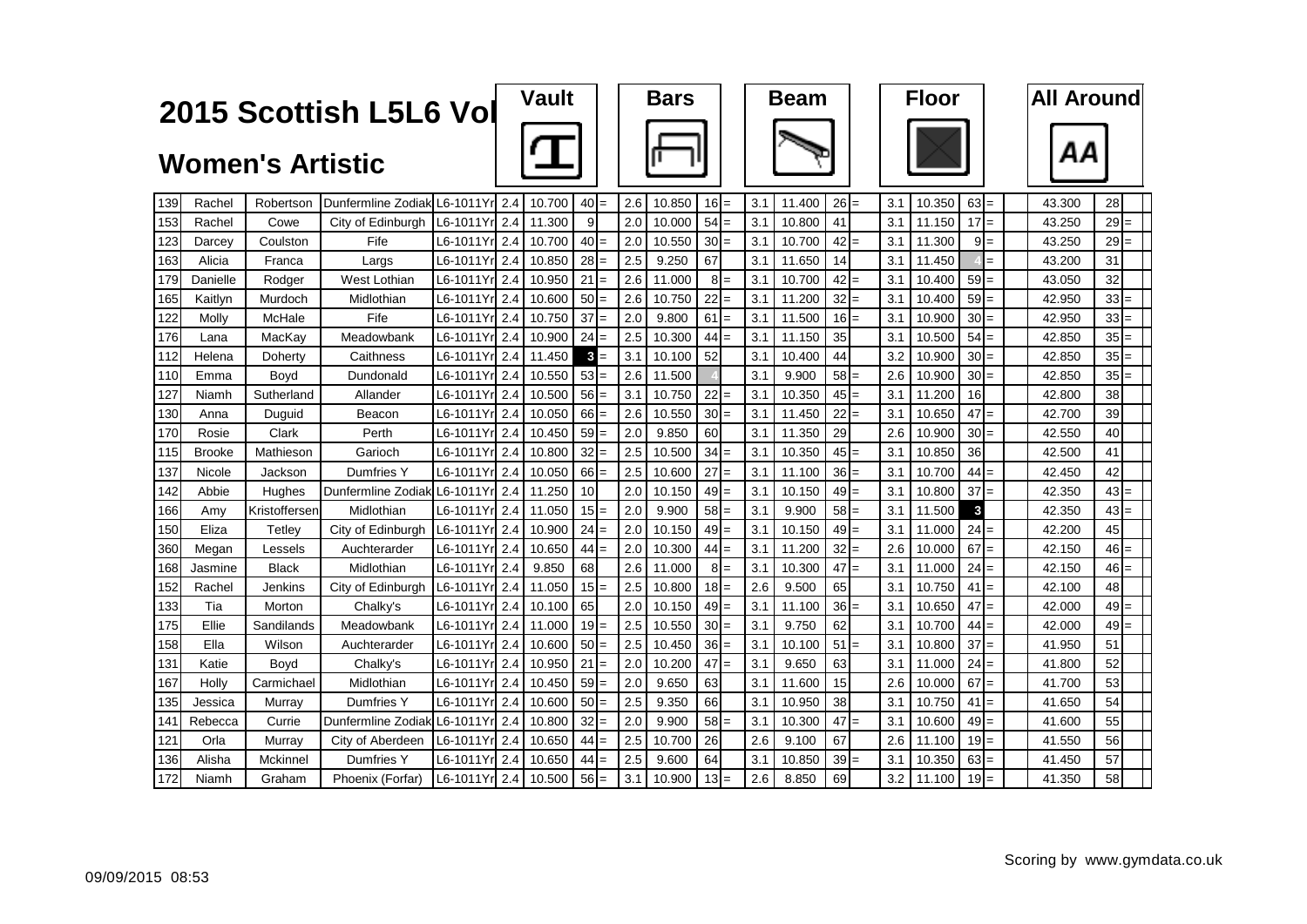|     |          | <b>Women's Artistic</b> | 2015 Scottish L5L6 Vol        |                      | <b>Vault</b> |        |     | <b>Bars</b> |        |     | <b>Beam</b> |        |     | <b>Floor</b> |        |       | <b>All Around</b><br>ΑА |           |  |
|-----|----------|-------------------------|-------------------------------|----------------------|--------------|--------|-----|-------------|--------|-----|-------------|--------|-----|--------------|--------|-------|-------------------------|-----------|--|
| 119 | Emma     | Johnston                | City of Aberdeen              | L6-1011Yr 2.4        | 10.150       | 64     | 2.5 | 10.750      | $22 =$ | 3.1 | 9.400       | 66     | 3.1 | 11.000       | $24 =$ |       | 41.300                  | 59        |  |
| 111 | Morgan   | Olesen                  | Dundonald                     | L6-1011Yrl 2.4       | 11.200       | 11     | 2.5 | 8.700       | 69     | 2.6 | 9.900       | $58 =$ | 3.1 | 11.300       |        | $9 =$ | 41.100                  | 60        |  |
| 134 | Kirsten  | Mcfarlane               | <b>Dumfries Y</b>             | L6-1011Yrl 2.4       | 10.750       | $37 =$ | 2.5 | 10.350      | $41 =$ | 3.1 | 10.050      | $55 =$ | 2.6 | 9.900        | 70     |       | 41.050                  | 61        |  |
| 164 | Zoe      | o'Donnell               | Largs                         | L6-1011Yrl 2.4       | 11.000       | $19 =$ | 2.0 | 10.000      | $54 =$ | 3.1 | 8.600       |        | 3.1 | 11.400       |        | $=$   | 41.000                  | 62        |  |
| 126 | Ashleigh | Gault                   | <b>Balwearie</b>              | L6-1011Yr 2.4        | 10.200       | 63     | 2.0 | 10.050      | 53     | 3.1 | 10.100      | $51 =$ | 3.1 | 10.500       | $54 =$ |       | 40.850                  | 63        |  |
| 148 | Leah     | Ketchen                 | City of Edinburgh             | L6-1011Yr 2.4        | 10.400       | 61     | 2.0 | 9.100       | 68     | 2.6 | 9.850       | 61     | 3.1 | 11.450       |        | $=$   | 40.800                  | 64        |  |
| 160 | Olivia   | <b>Black</b>            | Auchterarder                  | L6-1011Yr 2.4 10.250 |              | 62     | 2.0 | 9.950       | $56 =$ | 3.1 | 10.000      | 57     | 3.1 | 10.550       | 53     |       | 40.750                  | 65        |  |
| 157 | Mhairi   | McWhinnie               | Auchterarder                  | L6-1011Yr 2.4        | 10.700       | $40 =$ | 2.0 | 9.800       | $61 =$ | 2.6 | 9.600       | 64     | 3.1 | 10.600       | $49 =$ |       | 40.700                  | 66        |  |
| 178 | Aleisha  | Fallan                  | Dynamic Academy L6-1011Yr 2.4 |                      | 10.550       | $53 =$ | 2.0 | 9.950       | $56 =$ | 2.6 | 9.000       | 68     | 3.1 | 10.500       | $54 =$ |       | 40,000                  | 67        |  |
| 132 | Demi     | lee Mcgrorty            | Chalky's                      | L6-1011Yrl 2.4       | 10.900       | $24 =$ | 2.0 | 8.550       | 70     | 3.1 | 8.650       | 70     | 3.1 | 10.400       | $59 =$ |       | 38,500                  | 68        |  |
| 128 | Zoe      | Allan                   | Beacon                        | L6-1011Yrl 0.0       | 6.900        | 69     | 2.6 | 10.450      | $36 =$ | 3.1 | 10.100      | $51 =$ | 2.6 | 9.600        | 71     |       | 37.050                  | 69        |  |
| 169 | Julia    | Kruzynska               | Perth                         | L6-1011Yr 0.0        | 0.000        | $70 =$ | 2.0 | 9.500       | 65     | 3.1 | 11.400      | $26 =$ | 2.6 | 10.300       | $65 =$ |       | 31.200                  | <b>70</b> |  |
| 171 | Anna     | Clark                   | Perth                         | L6-1011Yrl 0.0       | 0.000        | $70 =$ | 1.3 | 4.300       | 71     | 3.1 | 10.050      | $55 =$ | 2.6 | 10.600       | $49 =$ |       | 24.950                  | 71        |  |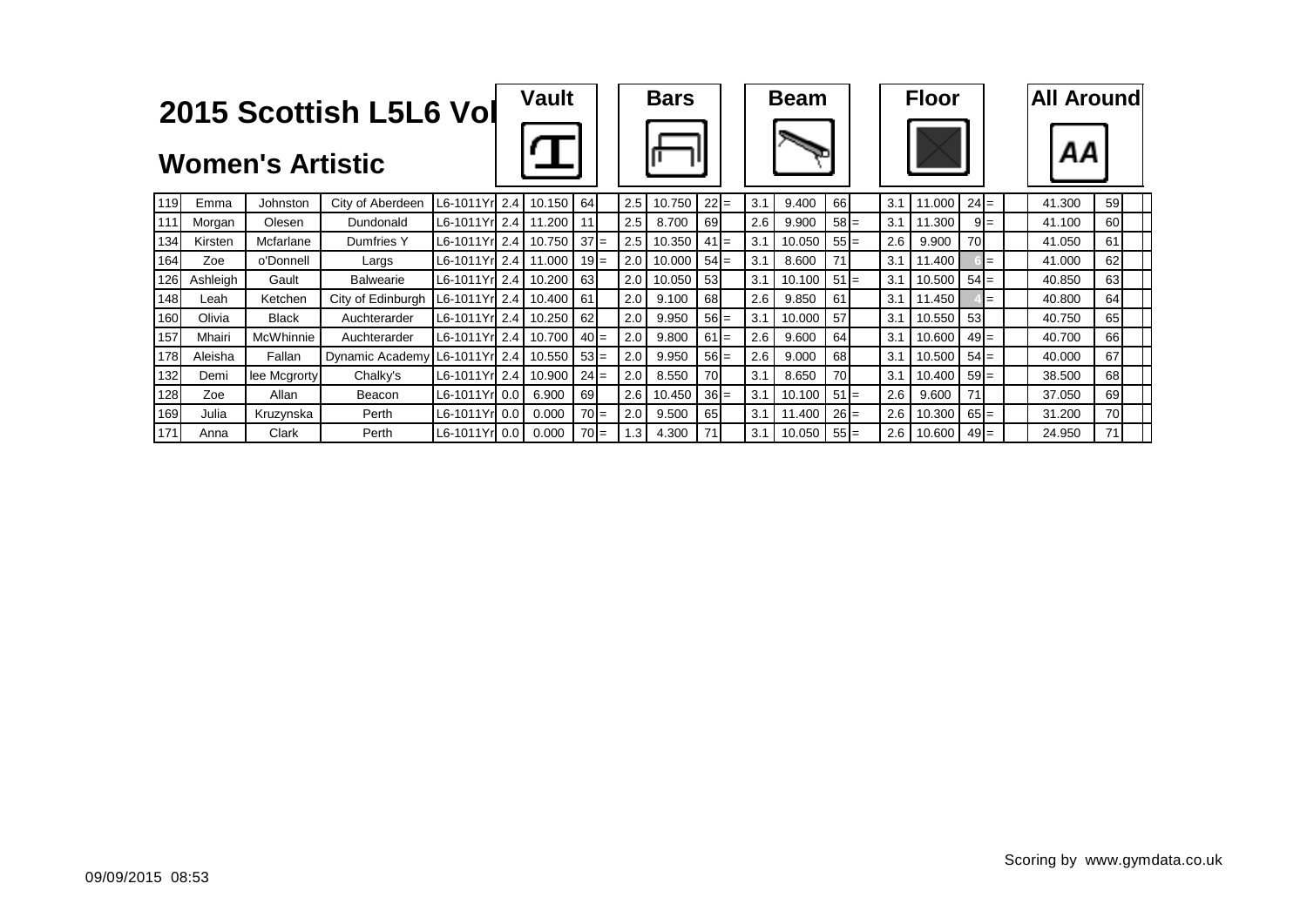**Women's Artistic**











L6-12Yr

| No  | <b>Name</b> |               | Club               | Comp    | D   | VT     |                         |       | D   | UB     |                |       | D   | BB     |                |       | D   | <b>FX</b> |                         |       | AA     |                 |
|-----|-------------|---------------|--------------------|---------|-----|--------|-------------------------|-------|-----|--------|----------------|-------|-----|--------|----------------|-------|-----|-----------|-------------------------|-------|--------|-----------------|
| 225 | Rosie       | Stone         | Lasswade           | L6-12Yr | 2.4 | 10.800 | $17 =$                  |       | 2.5 | 10.400 | $\overline{2}$ |       | 3.1 | 11.400 | 3              |       | 3.1 | 11.500    | $\overline{\mathbf{c}}$ |       | 44.100 |                 |
| 220 | Emma        | Cunliffe      | City of Edinburgh  | L6-12Yr | 2.4 | 11.350 |                         |       | 2.5 | 10.350 | 3              | $=$   | 3.1 | 10.800 | 16             |       | 3.1 | 10.950    | $17 =$                  |       | 43.450 | $\mathbf{2}$    |
| 208 | Sarah       | <b>Burton</b> | Perth              | L6-12Yr | 2.4 | 10.800 | $17 =$                  |       | 2.0 | 9.550  | $17 =$         |       | 3.1 | 11.650 |                |       | 3.1 | 11.150    |                         | $9 =$ | 43.150 | $3 =$           |
| 221 | Ailsa       | Wight         | City of Edinburgh  | L6-12Yr | 2.4 | 10.850 | 16                      |       | 2.0 | 10.000 |                | $8 =$ | 3.1 | 11.050 | $10 =$         |       | 3.1 | 11.250    |                         | $=$   | 43.150 | $3 =$           |
| 181 | Leanne      | Harle         | Allander           | L6-12Yr | 2.4 | 10.500 | $27 =$                  |       | 2.5 | 9.850  | 12             |       | 3.1 | 11.500 | $\overline{2}$ |       | 3.1 | 11.250    |                         | $=$   | 43.100 |                 |
| 214 | Nikayla     | Cruden        | City of Aberdeen   | L6-12Yr | 2.4 | 10.900 | $11 =$                  |       | 3.1 | 10.350 |                | $3 =$ | 3.1 | 10.700 | 17             |       | 3.2 | 11.050    | $14 =$                  |       | 43.000 |                 |
| 213 | Aria        | Lynch         | City of Aberdeen   | L6-12Yr | 2.4 | 10.950 |                         | $9 =$ | 2.6 | 10.150 |                |       | 3.1 | 11.250 |                |       | 3.1 | 10.450    | 31                      |       | 42.800 | $7 =$           |
| 203 | Neve        | Connolly      | Midlothian         | L6-12Yr | 2.4 | 11.000 |                         | $=$   | 2.0 | 9.550  | $17 =$         |       | 3.1 | 11.100 | 9              |       | 3.1 | 11.150    |                         | $9 =$ | 42.800 | $7 =$           |
| 215 | Paige       | Greenfield    | City of Aberdeen   | L6-12Yr | 2.4 | 11.300 | $\overline{\mathbf{2}}$ |       | 2.5 | 9.550  | $17 =$         |       | 3.1 | 11.200 |                | $7 =$ | 3.1 | 10.650    | $25 =$                  |       | 42.700 | 91              |
| 194 | Lisa        | Low           | Phoenix (Forfar)   | L6-12Yr | 2.4 | 10.800 | $17 =$                  |       | 2.5 | 9.050  | $25 =$         |       | 3.1 | 11.350 |                | $=$   | 3.2 | 11.100    | $12 =$                  |       | 42.300 | 10 <sup>1</sup> |
| 187 | Courtney    | Gilbert       | Beacon             | L6-12Yr | 2.4 | 10.900 | $11 =$                  |       | 2.5 | 9.200  | $22 =$         |       | 3.1 | 10.850 | 15             |       | 3.1 | 11.300    | $\mathbf{3}$            | $=$   | 42.250 | 11              |
| 193 | Emma        | Allan         | Falkirk            | L6-12Yr | 2.4 | 10.650 | $21 =$                  |       | 3.1 | 10.650 |                |       | 2.6 | 9.650  | 29             |       | 3.1 | 11.150    |                         | $9 =$ | 42.100 | 12              |
| 222 | Camrin      | Morgan        | City of Edinburgh  | L6-12Yr | 2.4 | 11.250 | 3                       |       | 2.5 | 9.800  | 13             |       | 3.1 | 9.950  | $24 =$         |       | 3.1 | 11.000    | 16                      |       | 42.000 | $13 =$          |
| 207 | Kerry       | McGinlay      | West Lothian       | L6-12Yr | 2.4 | 10.600 | $24 =$                  |       | 2.0 | 9.950  | 10             |       | 3.1 | 10.200 | 22             |       | 3.1 | 11.250    |                         | $=$   | 42.000 | $13I =$         |
| 199 | Amy         | Welsh         | Hamilton           | L6-12Yr | 2.4 | 10.500 | $27 =$                  |       | 2.0 | 9.300  | $20 =$         |       | 3.1 | 11.050 | $10 =$         |       | 3.1 | 10.950    | $17 =$                  |       | 41.800 | $15 =$          |
| 209 | Maisie      | Jackson       | Perth              | L6-12Yr | 2.4 | 10.600 | $24 =$                  |       | 2.0 | 9.100  | 24             |       | 3.1 | 10.900 | 14             |       | 3.1 | 11.200    | 8                       |       | 41.800 | $15 =$          |
| 192 | Orla        | O'Neill       | Dunfermline Zodiak | L6-12Yr | 2.4 | 11.000 |                         | $=$   | 2.5 | 10.100 |                |       | 3.1 | 9.700  | 28             |       | 3.1 | 10.950    | $17 =$                  |       | 41.750 | 17              |
| 182 | Anya        | Wilson        | Allander           | L6-12Yr | 2.4 | 10.500 | $27 =$                  |       | 2.6 | 9.700  | $15 =$         |       | 3.1 | 10.500 | $18 =$         |       | 3.1 | 10.950    | $17 =$                  |       | 41.650 | $18 =$          |
| 212 | Victoria    | Mathieson     | Perth              | L6-12Yr | 2.4 | 10.300 | 33                      |       | 2.0 | 9.750  | 14             |       | 3.1 | 10.500 | $18 =$         |       | 3.1 | 11.100    | $12 =$                  |       | 41.650 | $18 =$          |
| 205 | Lisa        | MacRae        | Midlothian         | L6-12Yr | 2.4 | 10.700 | 20                      |       | 2.0 | 8.300  | 32             |       | 3.1 | 11.350 |                | $=$   | 3.1 | 10.900    | 21                      |       | 41.250 | 20              |
| 190 | Eve         | Leonard       | Dumfries Y         | L6-12Yr | 2.4 | 11.050 |                         |       | 3.1 | 9.000  | 28             |       | 3.1 | 9.950  | $24 =$         |       | 3.1 | 11.050    | $14 =$                  |       | 41.050 | 21              |
| 210 | Ellie       | Magee         | Perth              | L6-12Yr | 2.4 | 10.900 | $11 =$                  |       | 2.5 | 10.250 |                |       | 2.6 | 8.900  | 33             |       | 2.6 | 10.750    | $22 =$                  |       | 40.800 | 22              |
| 224 | Amanda      | Roe           | Lasswade           | L6-12Yr | 2.4 | 10.550 | 26                      |       | 3.2 | 9.900  | 11             |       | 2.5 | 8.750  | 34             |       | 3.1 | 11.550    |                         |       | 40.750 | 23              |
| 206 | Fiona       | <b>McGoff</b> | Midlothian         | L6-12Yr | 2.4 | 11.100 |                         |       | 2.0 | 9.050  | $25 =$         |       | 3.1 | 9.950  | $24 =$         |       | 3.1 | 10.550    | $28 =$                  |       | 40.650 | $24 =$          |
| 195 | Gemma       | <b>Blake</b>  | Phoenix (Forfar)   | L6-12Yr | 2.4 | 10.900 | $11 =$                  |       | 2.6 | 10.000 |                | $8 =$ | 3.1 | 9.000  | 32             |       | 3.2 | 10.750    | $22 =$                  |       | 40.650 | $24 =$          |
| 197 | Cerys       | Low           | Phoenix (Forfar)   | L6-12Yr | 2.4 | 11.000 |                         | $=$   | 2.5 | 8.550  | 31             |       | 3.1 | 10.400 | 20             |       | 3.2 | 10.650    | $25 =$                  |       | 40.600 | 26              |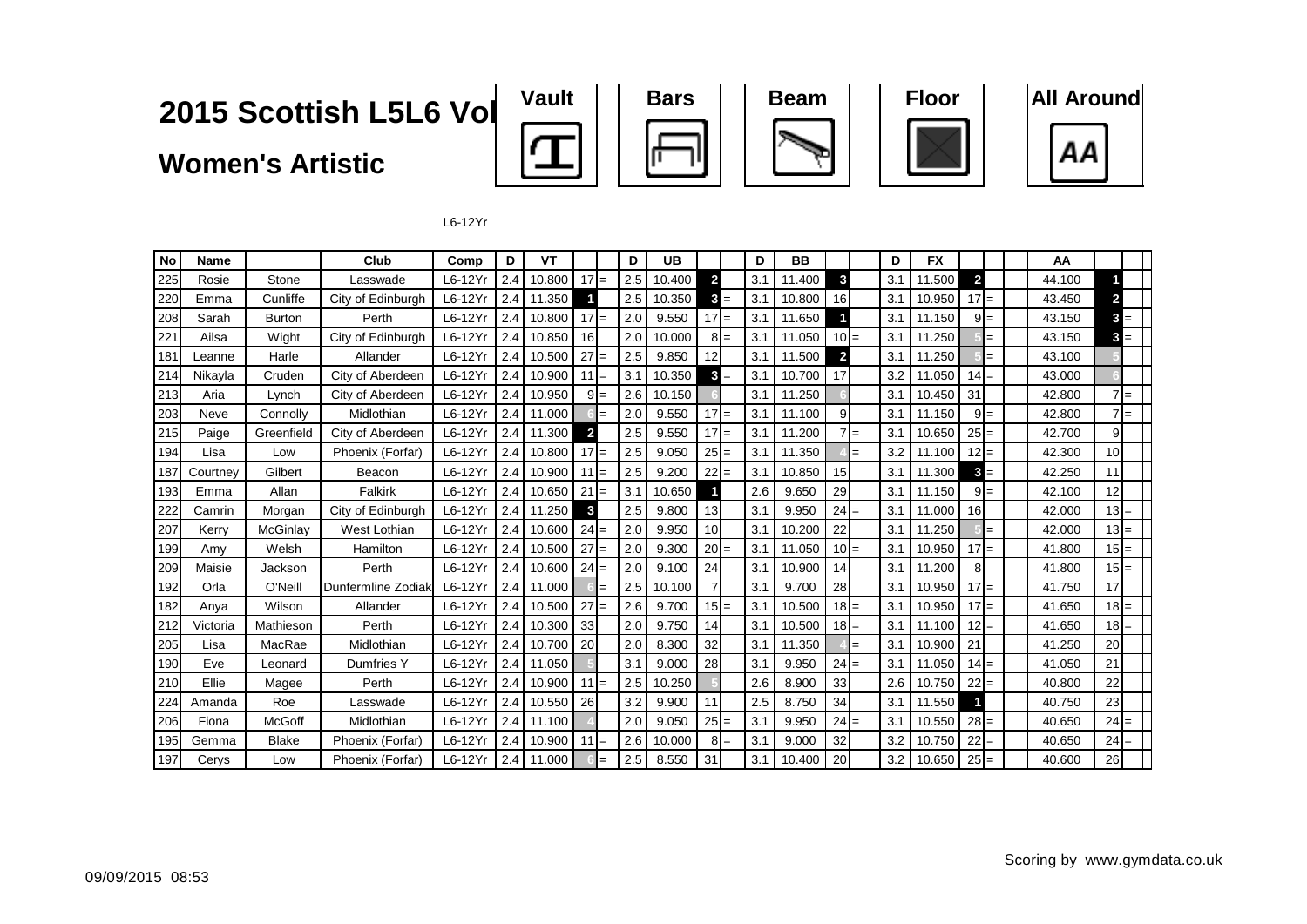|     |         |                         | 2015 Scottish L5L6 Vol |           |     | <b>Vault</b> |                 |       |           | <b>Bars</b> |                 |     | <b>Beam</b> |                 |     | <b>Floor</b> |        |       | <b>All Aroundl</b> |                 |  |
|-----|---------|-------------------------|------------------------|-----------|-----|--------------|-----------------|-------|-----------|-------------|-----------------|-----|-------------|-----------------|-----|--------------|--------|-------|--------------------|-----------------|--|
|     |         | <b>Women's Artistic</b> |                        |           |     |              |                 |       |           |             |                 |     |             |                 |     |              |        |       | ΑА                 |                 |  |
| 216 | Rebecca | Smith                   | City of Aberdeen       | L6-12Yr   | 2.4 | 10.650       | $21 =$          |       | 2.0       | 9.700       | $15 =$          | 3.1 | 9.750       | 27              | 3.1 | 10.400       | 32     |       | 40.500             | 27              |  |
| 189 | Jenna   | Saunders                | Caithness              | $L6-12Yr$ | 2.4 | 10.500       | $27 =$          |       | 2.5       | 8.600       | 30 <sup>l</sup> | 3.1 | 10.950      | 13 <sup>1</sup> | 3.1 | 10.350       | 33     |       | 40.400             | 28              |  |
| 184 | Lauren  | McDonald                | Auchterarder           | L6-12Yr   | 2.4 | 10.950       |                 | $9 =$ | 2.0       | 9.050       | $25 =$          | 3.1 | 11.000      | 12 <sup>1</sup> | 2.1 | 9.300        | 35     |       | 40.300             | 29              |  |
| 200 | Rachel  | Robertson               | Largs                  | $L6-12Yr$ |     | 2.4 10.900   | $111 =$         |       | 2.0       | 8.200       | 33 <sub>l</sub> | 3.1 | 10.300      | 21              | 3.1 | 10.550       | $28 =$ |       | 39.950             | 30 <sup>1</sup> |  |
| 196 | Hannah  | Stewart                 | Phoenix (Forfar)       | L6-12Yr   |     | 2.4 10.450   | -31             |       | 2.0       | 8.650       | <b>29</b>       | 3.1 | 10.050      | <b>23</b>       | 3.1 | 10.750       | $22 =$ |       | 39.900             | 31              |  |
| 198 | Amv     | Barr                    | Phoenix (Forfar)       | $L6-12Yr$ |     | 2.4 10.400   | 32 <sub>l</sub> |       | 2.0       | 9.300       | $20 =$          | 2.1 | 9.300       | $30 =$          | 3.1 | 10.550       | $28 =$ |       | 39.550             | 32              |  |
| 201 | Gilly   | McPherson               | Lenzie Woodhead        | L6-12Yr   | 2.4 | 10.200       | 34              |       | 2.0       | 9.200       | $22 =$          | 2.6 | 8.650       | 35 <sub>l</sub> | 3.1 | 10.600       | 27     |       | 38.650             | 33              |  |
| 183 | Abigail | <b>Buxton</b>           | Allander               | $L6-12Yr$ | 2.4 | 9.950        | 35 <sub>l</sub> |       | 2.4       | 5.750       | 35 <sub>l</sub> | 3.1 | 11.200      | $7 =$           | 3.1 | 11.300       |        | $3 =$ | 38.200             | 34              |  |
| 202 | Kirsty  | Robertson               | Midlothian             | L6-12Yr   | 2.4 | 10.650       | $21 =$          |       | $\cdot$ 3 | 7.050       | 34              | 3.1 | 9.300       | $30 =$          | 3.2 | 10.100       | 34     |       | 37.100             | 35 <sub>l</sub> |  |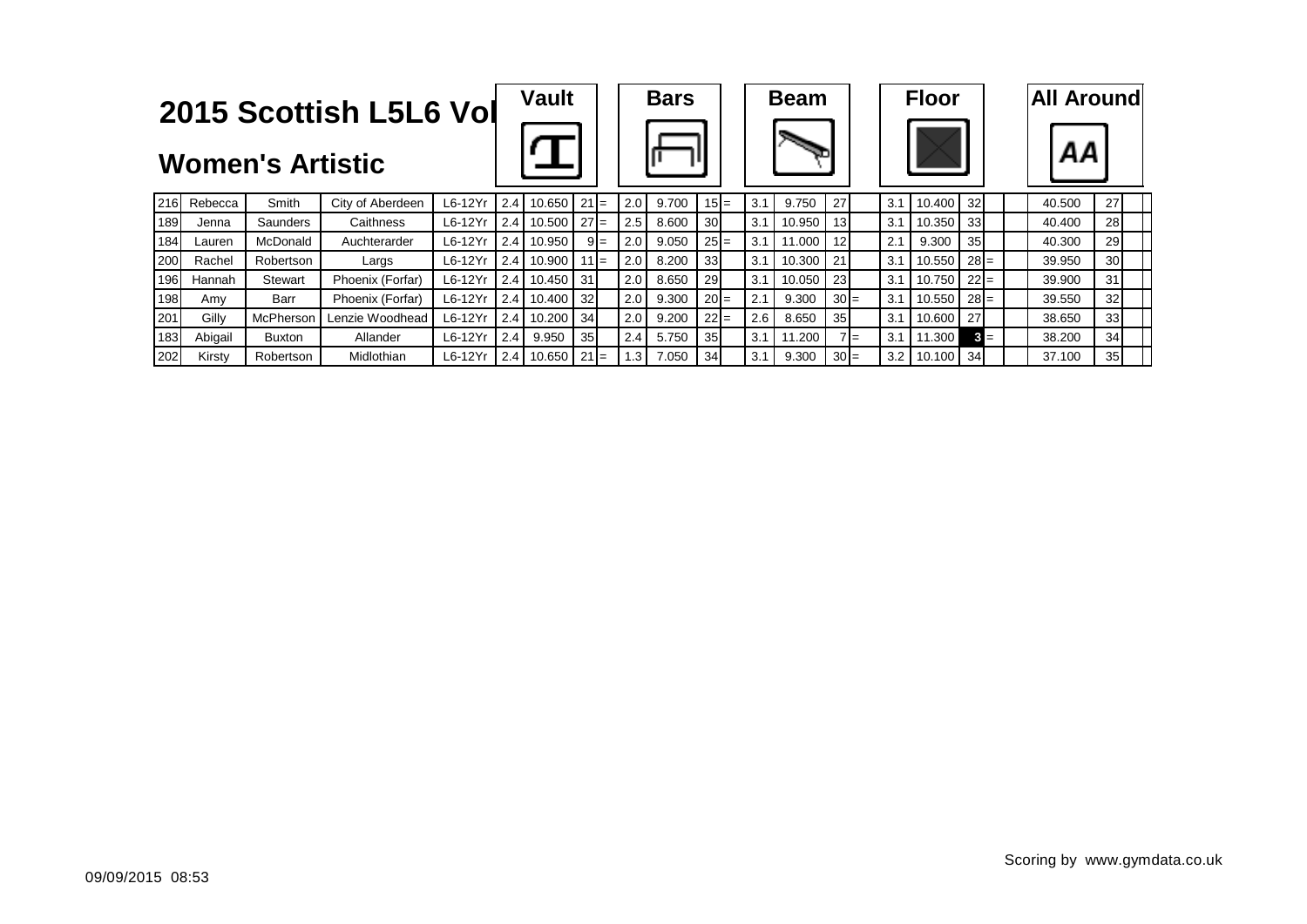**Women's Artistic**











L5-1213Yr

| No  | Name          |              | Club               | Comp                   | D   | VT     |                |     | D   | <b>UB</b> |                 |       | D   | <b>BB</b> |                         | D   | <b>FX</b> |        |       | AA     |              |  |
|-----|---------------|--------------|--------------------|------------------------|-----|--------|----------------|-----|-----|-----------|-----------------|-------|-----|-----------|-------------------------|-----|-----------|--------|-------|--------|--------------|--|
| 262 | Rebecca       | McClymont    | Largs              | L5-1213Yr 2.4          |     | 10.900 | $22 =$         |     | 2.5 | 10.350    |                 | $7 =$ | 3.3 | 11.800    |                         | 3.3 | 11.350    |        | $8 =$ | 44.400 |              |  |
| 261 | Carys         | Cassells     | Dunfermline Zodiak | L5-1213Yrl 2.4         |     | 11.500 | $\overline{2}$ |     | 2.6 | 10.650    | $\overline{2}$  |       | 3.3 | 11.250    | 3                       | 3.5 | 10.850    | $20 =$ |       | 44.250 | $\mathbf{2}$ |  |
| 253 | Jenni         | Fearnley     | Lasswade           | L5-1213Yr 2.4          |     | 11.200 | $10 =$         |     | 2.5 | 10.300    |                 | $9 =$ | 2.7 | 10.850    |                         | 3.3 | 11.650    | 3      |       | 44.000 | 3            |  |
| 226 | Rowan         | Irvine       | City of Edinburgh  | L5-1213Yrl 2.4         |     | 11.100 | $14 =$         |     | 2.5 | 10.300    |                 | $9 =$ | 3.3 | 10.950    |                         | 3.2 | 11.200    | $13 =$ |       | 43.550 |              |  |
| 243 | Eve           | Bennie       | Dundonald          | L5-1213Yrl 2.4         |     | 11.200 | $10 =$         |     | 2.5 | 9.650     | 22              |       | 3.3 | 11.150    |                         | 3.3 | 11.500    |        |       | 43.500 |              |  |
| 254 | Rebecca       | Leslie       | Lasswade           | L5-1213Yr 2.4          |     | 10.950 | $20 =$         |     | 2.5 | 10.500    |                 | $=$   | 2.7 | 10.700    |                         | 3.2 | 11.250    | $11 =$ |       | 43.400 |              |  |
| 263 | Janie         | Evans        | Lenzie Woodhead    | L5-1213Yr 2.4          |     | 10.700 | $28 =$         |     | 2.5 | 9.950     | 17              |       | 3.3 | 11.550    | $\overline{\mathbf{2}}$ | 3.3 | 11.150    | $16 =$ |       | 43.350 | 7            |  |
| 245 | Lara          | Wilson       | Dundonald          | L5-1213Yrl 2.4         |     | 11.300 | 8              |     | 2.5 | 10.000    | $15 =$          |       | 3.3 | 10.000    | 12                      | 3.3 | 11.450    |        | $=$   | 42.750 | 8            |  |
| 238 | Lucy          | Macrae       | Chalky's           | L5-1213Yr 2.4          |     | 11.400 | 3              | $=$ | 2.5 | 9.900     | 18              |       | 2.9 | 9.900     | $13 =$                  | 3.3 | 11.250    | $11 =$ |       | 42.450 | $9 =$        |  |
| 244 | <b>Bonnie</b> | Milliken     | Dundonald          | L5-1213Yr <b>l</b> 2.4 |     | 11.400 | 3              |     | 2.5 | 10.050    | 14              |       | 3.3 | 9.250     | 23                      | 3.3 | 11.750    |        | $=$   | 42.450 | $9 =$        |  |
| 231 | Annabel       | King         | Dumfries Y         | L5-1213Yr 2.4          |     | 11.150 | $12 =$         |     | 2.5 | 10.850    |                 |       | 2.7 | 9.900     | $13 =$                  | 3.2 | 10.400    | 28     |       | 42.300 | 11           |  |
| 256 | Nadine        | Ward         | Hamilton           | L5-1213Yr              | 2.4 | 10.950 | $20 =$         |     | 2.5 | 10.550    | 3 <sub>l</sub>  | $=$   | 2.7 | 10.050    | $10 =$                  | 3.2 | 10.700    | $24 =$ |       | 42.250 | $12 =$       |  |
| 229 | Emma          | Richards     | City of Edinburgh  | L5-1213Yr 2.4          |     | 11.350 |                | $=$ | 2.5 | 10.350    |                 | $7 =$ | 3.3 | 9.400     | 21                      | 3.2 | 11.150    | $16 =$ |       | 42.250 | $12I =$      |  |
| 236 | Olivia        | Kane         | Beacon             | L5-1213Yr <b>l</b> 2.4 |     | 11.050 | 16             |     | 2.5 | 10.300    | 91              | $=$   | 2.7 | 9.550     | $17 =$                  | 3.3 | 11.200    | $13 =$ |       | 42.100 | $14 =$       |  |
| 255 | Hannah        | Wood         | Fife               | L5-1213Yr 2.4          |     | 11.000 | $17 =$         |     | 2.5 | 9.550     | $23 =$          |       | 2.7 | 10.200    | 9                       | 3.3 | 11.350    |        | $8 =$ | 42.100 | $14 =$       |  |
| 234 | Faye          | Mark         | Garioch            | L5-1213Yrl 2.4         |     | 11.350 |                |     | 2.5 | 10.550    | 3 <sub>l</sub>  | $=$   | 3.3 | 9.350     | 22                      | 2.6 | 10.700    | $24 =$ |       | 41.950 | 16           |  |
| 265 | Maya          | Thornton     | Meadowbank         | L5-1213Yr 2.4          |     | 11.150 | $12 =$         |     | 2.5 | 10.000    | $15 =$          |       | 2.2 | 9.550     | $17 =$                  | 3.3 | 11.150    | $16 =$ |       | 41.850 | 17           |  |
| 250 | Ailie         | Kinnear      | Auchterarder       | L5-1213Yrl 2.4         |     | 11.000 | $17 =$         |     | 2.5 | 9.750     | $19 =$          |       | 2.7 | 10.300    | 8                       | 3.2 | 10.500    | 27     |       | 41.550 | 18           |  |
| 240 | Jenny         | Hope         | Dundonald          | L5-1213Yr 2.4          |     | 10.800 | $26 =$         |     | 2.5 | 9.350     | 26              |       | 3.3 | 9.850     | 15                      | 3.4 | 11.450    |        | $=$   | 41.450 | 19           |  |
| 249 | Abbev         | Orr          | Allander           | L5-1213Yrl 2.4         |     | 11.250 | 9              |     | 2.5 | 9.700     | 21              |       | 3.3 | 8.600     | $25 =$                  | 3.4 | 11.750    |        | $=$   | 41.300 | 20           |  |
| 257 | Katie         | Frame        | Hamilton           | L5-1213Yr 2.4          |     | 10.850 | 25             |     | 2.5 | 10.200    | 13 <sup>l</sup> |       | 2.2 | 9.500     | 19                      | 3.2 | 10.700    | $24 =$ |       | 41.250 | 21           |  |
| 230 | Vicky         | <b>Beith</b> | City of Edinburgh  | L5-1213Yr 2.4          |     | 11.400 | 3              |     | 2.5 | 10.300    | 9!              | $=$   | 2.8 | 7.800     | 29                      | 3.2 | 11.300    | 10     |       | 40.800 | 22           |  |
| 248 | Lauren        | McKenzie     | Allander           | L5-1213Yr 2.4          |     | 10.900 | $22 =$         |     | 2.5 | 8.800     | 31              |       | 2.7 | 10.050    | $10 =$                  | 3.3 | 10.850    | $20 =$ |       | 40.600 | 23           |  |
| 228 | Bethany       | Leitch       | City of Edinburgh  | L5-1213Yr 2.4          |     | 11.100 | $14 =$         |     | 2.5 | 10.500    |                 |       | 1.7 | 8.950     | 24                      | 2.3 | 9.950     | 29     |       | 40.500 | 24           |  |
| 247 | Holly         | Richardson   | Allander           | L5-1213Yr 2.4          |     | 11.600 |                |     | 2.5 | 9.550     | $23 =$          |       | 3.3 | 7.750     | 30                      | 3.5 | 11.550    |        |       | 40.450 | 25           |  |
| 259 | Leona         | Kelly        | Hamilton           | L5-1213Yr 2.4          |     | 10.500 | 31             |     | 2.5 | 9.050     | 30              |       | 2.7 | 9.750     | 16                      | 3.2 | 11.100    | 19     |       | 40.400 | 26           |  |

П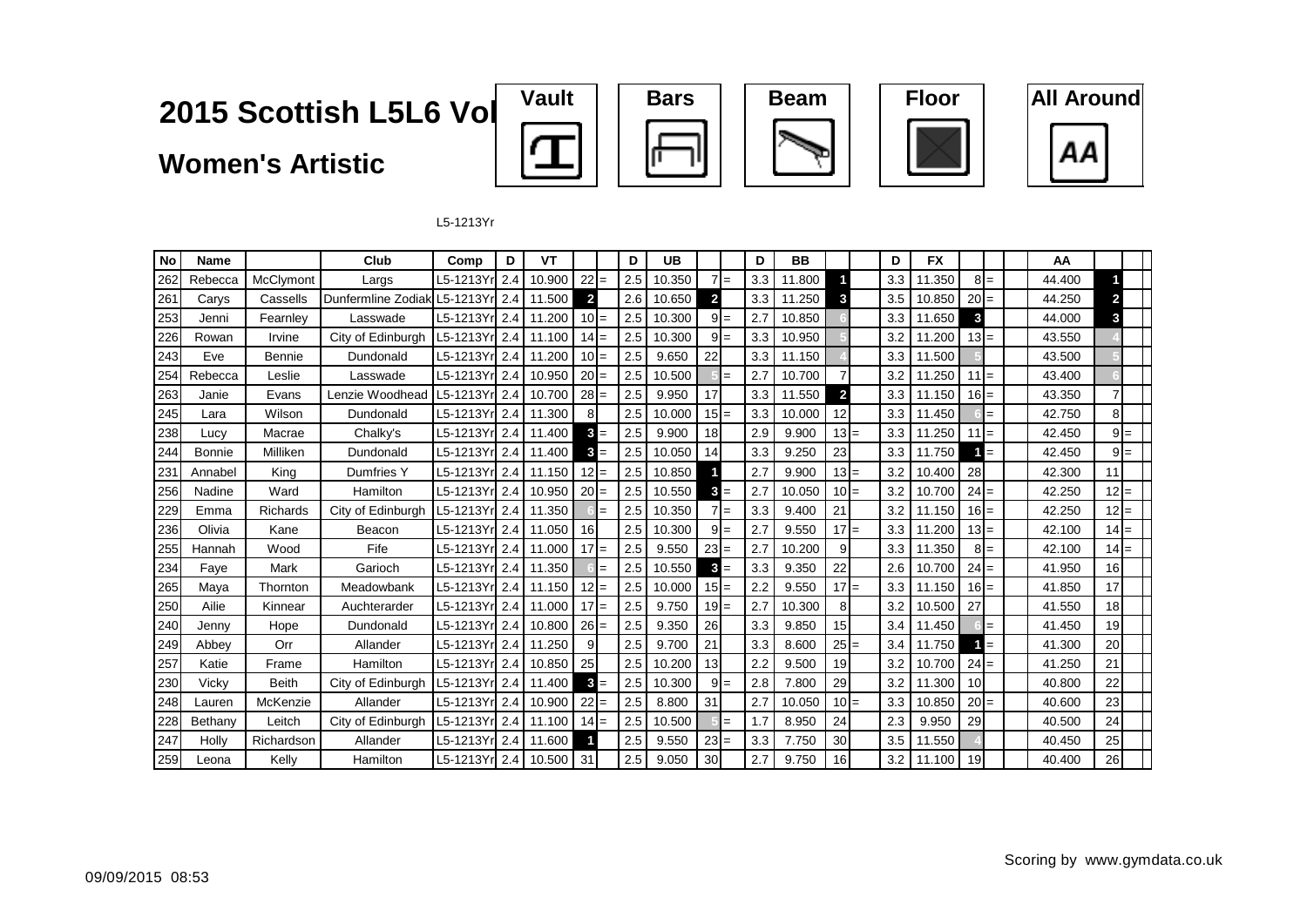







| <b>Women's Artistic</b> |  |
|-------------------------|--|
|-------------------------|--|

| 239 | ∟aurer   | Grant     | Chalky's          | $ L5-1213Yr $ 2.4   10.700   28 =          |        |        |                      | $2.5$ 9.300 | $27 =$    | -2.7 | 9.450 | <b>20</b> |     | $3.3$   10.750   23 |                 | 40.200 | 27 <sup>1</sup> |
|-----|----------|-----------|-------------------|--------------------------------------------|--------|--------|----------------------|-------------|-----------|------|-------|-----------|-----|---------------------|-----------------|--------|-----------------|
| 232 | Jade     | Handleigh | <b>Dumfries Y</b> | $\lfloor$ L5-1213Yr  2.4   10.900   22   = |        |        | 2.5                  | 9.450       | -251      |      | 8.600 | $25 =$    |     | $3.2$   11.200      | $13 =$          | 40.150 | <b>28</b>       |
| 237 | Clara    | Kerr      | Beacon            | $ L5-1213Yr $ 2.4   10.700   28 =          |        |        | 2.5                  | 9.750       | $19 =$    | ົ    | 7.200 | 31        | 3.3 | 10.800              | - 221           | 38.450 | 29              |
| 252 | Heather  | Buchanan  | Auchterarder      | $ $ L5-1213Yr  2.4   10.800   26 =         |        |        | 2.5                  | 9.300       | $27 =$    | 2.2  | 8.600 | $25 =$    | 3.2 | 9.650               | 31              | 38.350 | 30 <sup>l</sup> |
| 251 | Arrianne | McCrosson | Auchterarder      | L5-1213Yrl 2.4                             | 11.000 | $17 =$ | $2.5$ $\blacksquare$ | 9.250       | <b>29</b> |      | 8.050 | 28        | 3.2 | 9.700               | 30 <sup>1</sup> | 38.000 | 31              |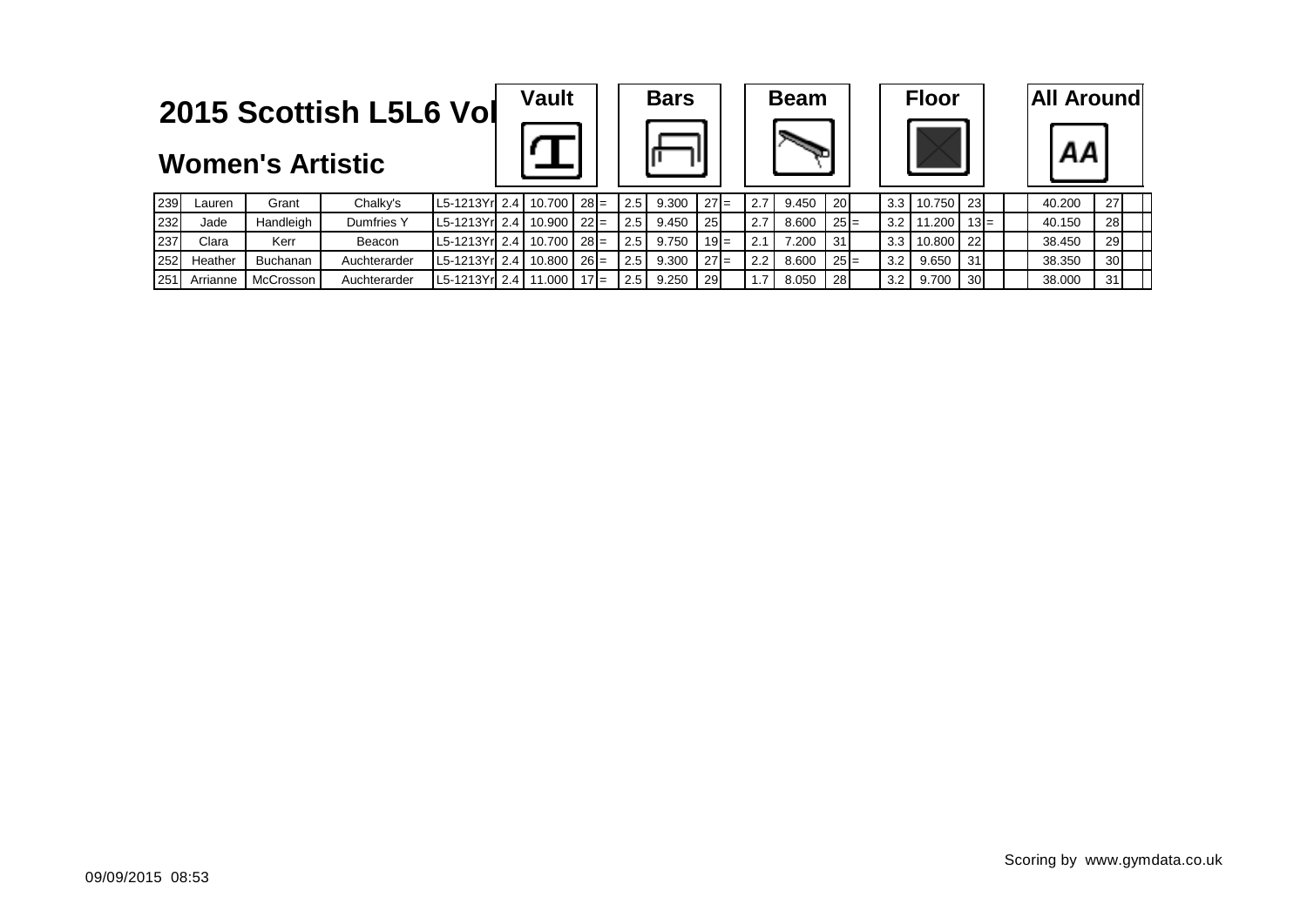**Women's Artistic**











L5-8Yr

| <b>No</b> | Name        |           | Club               | Comp     |         | VT     |    |                  | UB     |    |              | <b>BB</b> |    |     | <b>FX</b> |    |  | AA     |    |  |
|-----------|-------------|-----------|--------------------|----------|---------|--------|----|------------------|--------|----|--------------|-----------|----|-----|-----------|----|--|--------|----|--|
| 274       | Niamh       | Llewellyn | West Lothian       | $L5-8Yr$ | 2.5     | 11.000 |    | 2.5 <sub>1</sub> | 10.200 |    | 3.4          | 10.900    |    | 3.3 | 1.650     |    |  | 43.750 |    |  |
| 268       | Ellie       | Heap      | City of Edinburgh  | ∟5-8Yr   | 2.5     | 11.300 |    | 2.5 <sub>1</sub> | 10.150 | 3  | 3.3          | 1.100     |    | 3.2 | 11.150    |    |  | 43.700 |    |  |
| 270       | Courtney    | Dunbar    | Dynamic Academy    | ∟5-8Yr   | 2.5     | 11.650 |    | 2.5              | 9.850  |    | 2.2          | 9.550     |    | 2.7 | 10.750    |    |  | 41.800 | 3  |  |
| 267       | Kyra        | Thorpe    | City of Edinburgh  | L5-8Yr   | 2.5     | 11.200 |    | 2.5 <sub>1</sub> | 10.250 |    | 3.3          | 9.950     |    | 3.2 | 10.300    |    |  | 41.700 |    |  |
| 272       | Aphra       | Davidson  | Garioch            | $L5-8Yr$ | 2.5     | 11.100 |    | 2.5              | 9.250  |    | 3.3          | 9.700     |    | 3.2 | 10.950    |    |  | 41.000 | ⊩= |  |
| 269       | <b>Nina</b> | Rodger    | DGC <sub>2</sub> k | $L5-8Yr$ | 2.5     | 11.000 |    | 2.5              | 9.600  |    | 2.2          | 9.000     |    | 3.2 | 1.400     |    |  | 41.000 | ⊩= |  |
| 271       | Megan       | Cameron   | Dynamic Academy    | ∟5-8Yr   | l 2.5 l | 11.100 |    | 2.0              | 8.800  |    | 2.7          | 7.550     |    | 3.2 | ' 1.100 L |    |  | 38.550 |    |  |
| 273       | Ruth        | Menmuir   | Perth              | L5-8Yr   | 2.5     | 10.700 | 81 | 2.0              | 8.150  | 81 | $.6^{\circ}$ | 6.300     | 81 | 2.3 | 10.000    | 81 |  | 35.150 | 81 |  |

L5-9Yr

| <b>No</b> | Name    |            | Club               | Comp     | D   | VT     |              |       | D               | UB     |                 | D   | BB     |                 | D                | <b>FX</b> |                 |       | AA     |                 |  |
|-----------|---------|------------|--------------------|----------|-----|--------|--------------|-------|-----------------|--------|-----------------|-----|--------|-----------------|------------------|-----------|-----------------|-------|--------|-----------------|--|
| 285       | Emma    | Kelsey     | City of Aberdeen   | $L5-9Yr$ | 2.4 | 10.500 | $15 =$       |       | 2.5             | 10.600 |                 | 3.3 | 11.400 | $\mathbf{c}$    | 3.3              | 11.150    | 9               |       | 43.650 |                 |  |
| 286       | Hannah  | Rutherford | City of Edinburgh  | $L5-9Yr$ | 2.4 | 10.800 | $111 =$      |       | 2.5             | 10.150 |                 | 3.3 | 11.000 | 3               | 3.2              | 11.550    | 3               |       | 43.500 |                 |  |
| 279       | Jessica | Heeps      | West Lothian       | $L5-9Yr$ | 2.4 | 11.000 |              | $=$   | 2.5             | 10.300 |                 | 3.3 | 10.550 |                 | 3.3 <sub>2</sub> | 11.450    |                 |       | 43.300 | 3               |  |
| 287       | Zara    | Bailie     | Lasswade           | $L5-9Yr$ | 2.4 | 10.500 | $15 =$       |       | 2.5             | 10.400 |                 | 3.3 | 10.350 |                 | 3.2              | 11.700    |                 | $= -$ | 42.950 |                 |  |
| 283       | Leah    | Anderson   | Largs              | $L5-9Yr$ | 2.4 | 10.950 | 8            |       | 2.5             | 9.300  | 14              | 3.3 | 11.650 |                 | 2.3              | 10.750    | 13              |       | 42.650 |                 |  |
| 278       | Sophie  | Widdowson  | West Lothian       | $L5-9Yr$ | 2.4 | 11.400 |              |       | 2.5             | 9.650  | 12              | 2.7 | 9.850  | 9               | 3.3 <sub>2</sub> | 11.700    |                 | 1 =   | 42.600 |                 |  |
| 290       | Caris   | Smith      | Dynamic            | $L5-9Yr$ | 2.4 | 11.200 |              | $3 =$ | 2 <sub>c</sub>  | 10.050 | 81              | 3.3 | 9.950  | 8               | 3.3              | 11.300    |                 |       | 42.500 |                 |  |
| 275       | Bella   | Ryce       | Fife               | $L5-9Yr$ | 2.4 | 11.250 | $\mathbf{2}$ |       | 2.5             | 10.150 |                 | 3.3 | 10.250 |                 | 2.7              | 10.650    | 14              |       | 42.300 | 81              |  |
| 280       | Jasmine | Campbell   | City of Glasgow    | L5-9Yr   | 0.0 | 10.650 | 13           |       | 2.5             | 9.450  | 13 <sup>l</sup> | 3.3 | 10.200 |                 | 3.3              | 11.400    |                 | $=$   | 41.700 | 91              |  |
| 289       | Eilidh  | Gault      | Garioch            | $L5-9Yr$ | 2.4 | 11.200 |              | $3 =$ | 3.1             | 10.950 |                 | 3.3 | 8.450  | 16 <sup>1</sup> | 2.8              | 10.800    | 11 I =          |       | 41.400 | 10 <sup>1</sup> |  |
| 282       | Carlv   | fisher     | Hamilton           | $L5-9Yr$ | 2.4 | 11.000 |              | $=$   | 3.              | 11.500 |                 | 2.2 | 8.800  | 141             | 2.3              | 9.700     | 16              |       | 41.000 | 11              |  |
| 284       | Chloe   | Nixon      | Perth              | $L5-9Yr$ | 2.4 | 11.200 |              | $3 =$ | 2 <sub>c</sub>  | 9.000  | 15 <sup>1</sup> | 2.7 | 9.200  | 10 <sup>1</sup> | 3.2              | 11.400    |                 | $=$   | 40.800 | 12              |  |
| 276       | Chloe   | Marwick    | Fife               | $L5-9Yr$ | 2.4 | 10.600 | 14           |       | 2. <sub>C</sub> | 9.900  | 10 <sup>1</sup> | 2.8 | 9.100  |                 | 3.2              | 10.850    | 10 <sup>1</sup> |       | 40.450 | 13              |  |
| 277       | Lucv    | McLachlan  | Fife               | $L5-9Yr$ | 2.4 | 10.900 |              | $9 =$ | 2.5             | 9.700  | 11              | 2.7 | 8.950  | 13              | 3.3 <sub>2</sub> | 10.800    | $111 =$         |       | 40.350 | 14              |  |
| 281       | Aimee   | Boath      | DGC <sub>2</sub> k | $L5-9Yr$ | 2.4 | 10.800 | $111 =$      |       | 2.5             | 10.000 | 91              | 2.7 | 9.050  | 12              | 3.2              | 10.250    | 15              |       | 40.100 | 15 <sup>1</sup> |  |
| 288       | Eva     | Coleman    | Lenzie Woodhead    | $L5-9Yr$ | 2.4 | 10.900 |              | $9 =$ | 2. <sub>C</sub> | 8.850  | 16              | 2.7 | 8.600  | 15 <sub>l</sub> | 3.2              | 11.350    |                 |       | 39.700 | 16              |  |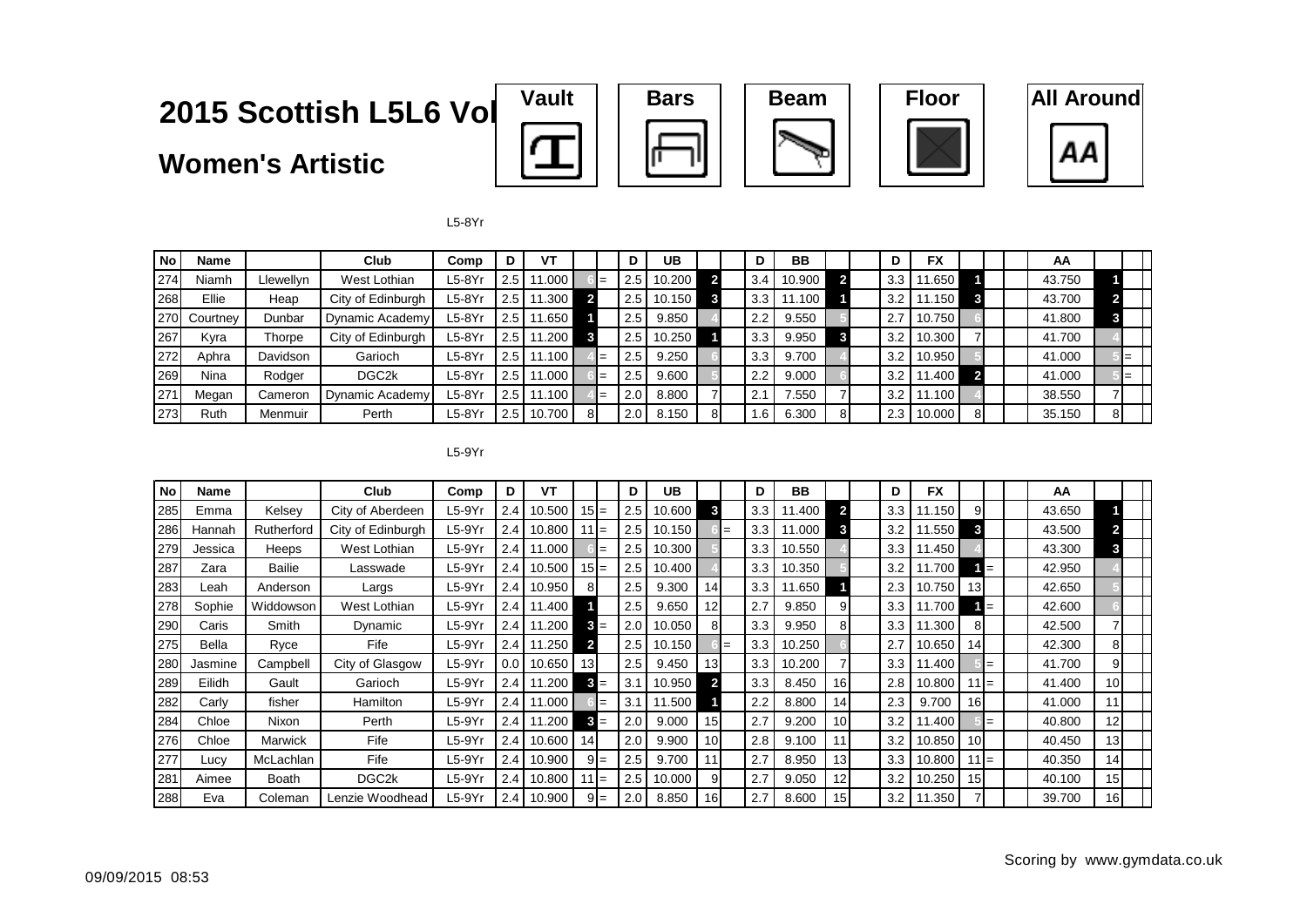**Women's Artistic**











L5-14+Yr

| No  | Name     |          | Club                | Comp         | D     | VТ     |                 |        | D   | UB     |         |        | D   | BB     |                 |       | D   | <b>FX</b> |                 |  | AA     |                         |  |
|-----|----------|----------|---------------------|--------------|-------|--------|-----------------|--------|-----|--------|---------|--------|-----|--------|-----------------|-------|-----|-----------|-----------------|--|--------|-------------------------|--|
| 305 | Kayleigh | Meek     | Phoenix (Forfar)    | L5-14+Yr     | 3.0   | 11.500 |                 |        | 2.5 | 10.300 | 3       |        | 2.7 | 10.200 |                 |       | 3.4 | 11.450    |                 |  | 43.450 |                         |  |
| 295 | Katie    | Davie    | City of Aberdeen    | L5-14+Yr     | 3.4   | 11.650 |                 |        | 2.5 | 10.350 | 2       |        | 2.7 | 9.250  |                 |       | 3.6 | 11.900    |                 |  | 43.150 | $\overline{\mathbf{c}}$ |  |
| 296 | Anna     | Warren   | Auchterarder        | $L5-14+Yr$   | 2.4   | 11.500 |                 |        | 2.5 | 10.050 |         |        | 3.3 | 10.100 |                 |       | 3.5 | 11.300    |                 |  | 42.950 | 3                       |  |
| 302 | Daisv    | Winskill | Dunfermline Zodiakl | $L5-14+Yr$   | 2.4   | 11.600 |                 | $3 =$  | 2.6 | 10.650 |         |        | 2.7 | 8.950  |                 |       | 3.5 | 11.050    | 91              |  | 42.250 |                         |  |
| 294 | Abgail   | Wilson   | City of Aberdeen    | L5-14+Yr 3.4 |       | 11.900 |                 |        | 2.0 | 9.250  | 9       |        | 2.7 | 9.450  |                 |       | 3.3 | 11.300    |                 |  | 41.900 |                         |  |
| 297 | Chloe    | Bain     | Auchterarder        | $L5-14+Yr$   | l 3.0 | 11.350 |                 | $8I =$ | 2.5 | 10.100 |         | $=$    | 2.1 | 8.550  |                 | $9 =$ | 3.4 | 11.450    |                 |  | 41.450 |                         |  |
| 291 | Nia      | Morrison | City of Aberdeen    | $L5-14+Yr$   | 13.2  | 11.600 |                 | $3 =$  | 2.5 | 10.000 |         |        | 2.2 | 8.150  | 12              |       | 3.3 | 11.550    | 3               |  | 41.300 |                         |  |
| 292 | Leah     | Graham   | City of Aberdeen    | $L5-14+Yr$   | 3.4   | 11.350 |                 | $8I =$ | 2.5 | 10.100 |         | $=$    | 3.0 | 7.550  | 13 <sup>1</sup> |       | 3.4 | 11.600    |                 |  | 40.600 | 81                      |  |
| 306 | Megan    | Newby    | City of Edinburgh   | L5-14+Yr     | 2.4   | 11.050 | 10 <sup>1</sup> |        | 2.5 | 9.900  | 8       |        | 2.8 | 8.550  |                 | $9 =$ | 3.2 | 10.850    | 10 <sup>1</sup> |  | 40.350 | 9                       |  |
| 301 | Megan    | Allan    | Chalky's            | $L5-14+Yr$   | 0.0   | 10.650 | 13              |        | 2.6 | 8.700  | $111 =$ |        | 3.3 | 10.600 |                 |       | 3.4 | 10.350    | 12 <sup>1</sup> |  | 40.300 | 10 <sup>1</sup>         |  |
| 293 | Laura    | Jack     | City of Aberdeen    | $L5-14+Yr$   | 3.0   | 11.400 |                 |        | 2.5 | 8.700  | $111 =$ |        | 2.2 | 8.300  |                 |       | 3.4 | 11.250    | 8               |  | 39.650 | 11                      |  |
| 300 | Megan    | Hyland   | Beacon              | $L5-14+Yr$   | 2.4   | 10.850 | -11             |        | 2.0 | 8.900  | 10      |        | 2.2 | 9.100  |                 | $=$   | 3.3 | 10.750    |                 |  | 39.600 | 12                      |  |
| 298 | Sorcha   | Florence | Beacon              | $L5-14+Yr$   | 2.4   | 10.750 | 12              |        | 2.5 | 8.250  | ا31     |        | 2.7 | 9.100  |                 | $=$   | 3.2 | 9.550     | 141             |  | 37.650 | 13                      |  |
| 299 | Iona     | Wilson   | Beacon              | $L5-14+Yr$   | l 0.0 | 0.000  | $14 =$          |        | 0.0 | 0.000  |         | 14 I = | 0.0 | 0.000  | $141 =$         |       | 3.3 | 10.250    | 13 <sup>l</sup> |  | 10.250 | 14                      |  |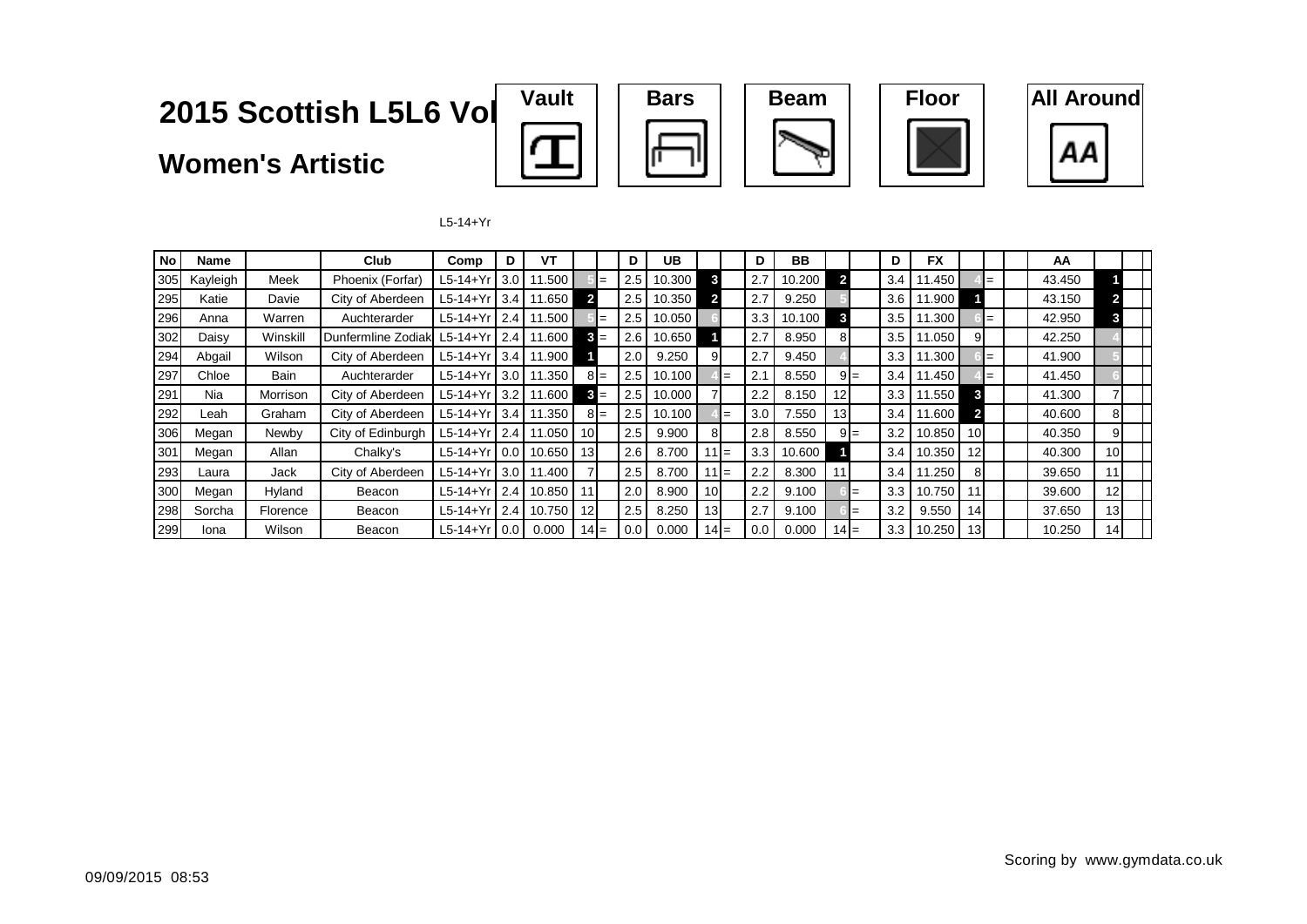**Women's Artistic**











L5-1011Yr

| No  | <b>Name</b> |                 | Club               | Comp           | D | VT     |                 |     | D   | <b>UB</b> |                 |     | D   | <b>BB</b> |                         |       | D   | <b>FX</b> |                 |       | AA     |                 |  |
|-----|-------------|-----------------|--------------------|----------------|---|--------|-----------------|-----|-----|-----------|-----------------|-----|-----|-----------|-------------------------|-------|-----|-----------|-----------------|-------|--------|-----------------|--|
| 334 | Jenna       | Grant           | Hamilton           | L5-1011Yr 2.4  |   | 11.000 | $28 =$          |     | 3.1 | 11.250    | 3               |     | 3.3 | 12.400    |                         |       | 3.2 | 11.700    |                 | $=$   | 46.350 |                 |  |
| 346 | Unnam       | Chaudry         | West Lothian       | L5-1011Yr 2.4  |   | 11.850 |                 |     | 2.5 | 10.400    | $17 =$          |     | 3.3 | 11.800    | 3                       |       | 3.3 | 11.650    |                 | $9 =$ | 45.700 | 2               |  |
| 313 | Imogen      | Tribe           | Dundonald          | L5-1011Yr 2.4  |   | 11.500 | $8 =$           |     | 2.5 | 10.650    |                 |     | 3.3 | 11.600    |                         |       | 3.3 | 11.750    |                 | $=$   | 45.500 | 3               |  |
| 335 | Lucy        | Mutch           | Hamilton           | L5-1011Yrl 2.4 |   | 10.750 | $44 =$          |     | 2.5 | 10.450    | $13 =$          |     | 3.3 | 12.050    | $\overline{\mathbf{c}}$ |       | 3.2 | 11.650    | $9 =$           |       | 44.900 |                 |  |
| 333 | <b>Beth</b> | Jardine         | Hamilton           | L5-1011Yr 2.4  |   | 11.300 | $11 =$          |     | 3.1 | 11.550    |                 | $=$ | 3.3 | 10.300    | $17 =$                  |       | 3.2 | 11.700    |                 | $=$   | 44.850 |                 |  |
| 321 | Lucy        | McLaren         | Lasswade           | L5-1011Yr 2.4  |   | 11.200 | $16 =$          |     | 2.5 | 10.650    |                 |     | 3.3 | 10.900    | 8                       |       | 3.3 | 12.100    |                 |       | 44.850 | $=$             |  |
| 310 | Millie      | Mckenzie        | City of Aberdeen   | L5-1011Yr 2.4  |   | 10.950 | $32 =$          |     | 3.1 | 11.550    |                 | $=$ | 3.3 | 11.650    |                         |       | 2.3 | 10.350    | $39 =$          |       | 44.500 |                 |  |
| 359 | Maia        | Clark           | Dunfermline Zodiak | L5-1011Yrl 2.4 |   | 11.400 | 10 <sup>1</sup> |     | 2.5 | 10.000    | 29              |     | 2.7 | 10.950    | $\overline{7}$          |       | 3.3 | 11.800    | 3               |       | 44.150 | 8               |  |
| 309 | Robyn       | Low             | City of Aberdeen   | L5-1011Yr 2.4  |   | 10.900 | $35 =$          |     | 2.5 | 10.650    |                 |     | 3.5 | 11.450    |                         |       | 3.3 | 11.000    | 30 <sup>1</sup> |       | 44.000 | $\overline{9}$  |  |
| 332 | Naomi       | Chin            | Hamilton           | L5-1011Yr 2.4  |   | 11.200 | $16 =$          |     | 2.5 | 10.600    | 10 <sup>1</sup> |     | 3.3 | 10.150    | $21 =$                  |       | 3.3 | 11.850    | $\overline{2}$  |       | 43.800 | 10 <sup>1</sup> |  |
| 357 | Isabella    | Knox            | Cumbernauld        | L5-1011Yrl 2.4 |   | 10.850 | $40 =$          |     | 2.5 | 10.400    | $17 =$          |     | 2.7 | 10.800    |                         | $9 =$ | 3.2 | 11.600    | $12 =$          |       | 43.650 | 11              |  |
| 319 | Erin        | Smith           | Dynamic Academy    | L5-1011Yr 2.4  |   | 10.900 | $35 =$          |     | 2.5 | 10.700    |                 |     | 3.4 | 10.650    | 14                      |       | 3.3 | 11.300    | $20 =$          |       | 43.550 | $12 =$          |  |
| 345 | Rebecca     | <b>Brown</b>    | West Lothian       | L5-1011Yr 2.4  |   | 11.700 |                 |     | 2.5 | 10.700    |                 |     | 3.3 | 9.550     | 24                      |       | 3.3 | 11.600    | $12 =$          |       | 43.550 | $12 =$          |  |
| 356 | Millie      | Bell            | Cumbernauld        | L5-1011Yr 2.4  |   | 10.600 | 47              |     | 2.5 | 10.450    | $13 =$          |     | 2.7 | 10.800    |                         | $9 =$ | 3.2 | 11.700    |                 | $=$   | 43.550 | $12 =$          |  |
| 347 | Tiree       | <b>Burchill</b> | West Lothian       | L5-1011Yr 2.4  |   | 11.700 |                 |     | 2.5 | 10.200    | 25              | $=$ | 3.3 | 10.150    | $21 =$                  |       | 3.3 | 11.300    | $20 =$          |       | 43.350 | 15              |  |
| 312 | Katie       | Cain            | Dundonald          | L5-1011Yr 2.4  |   | 11.100 | $23 =$          |     | 2.5 | 10.250    | $23 =$          |     | 2.7 | 10.300    | $17 =$                  |       | 3.4 | 11.550    | 14              |       | 43.200 | 16              |  |
| 358 | Samantha    | Honeyman        | Dunfermline Zodiak | L5-1011Yrl 2.4 |   | 10.800 | $42 =$          |     | 2.5 | 9.900     | $30 =$          |     | 2.7 | 10.800    |                         | $9 =$ | 3.4 | 11.650    |                 | $9 =$ | 43.150 | 17              |  |
| 354 | Amy         | Levett          | Cumbernauld        | L5-1011Yrl 2.4 |   | 10.950 | $32 =$          |     | 2.5 | 9.850     | 32              |     | 2.7 | 10.750    | 13                      |       | 3.2 | 11.450    | $15 =$          |       | 43.000 | 18              |  |
| 349 | Emma        | Calder          | Meadowbank         | L5-1011Yr 2.4  |   | 11.800 | $\overline{2}$  |     | 2.5 | 10.450    | $13 =$          |     | 2.7 | 9.350     | 27                      | $=$   | 3.2 | 11.250    | $22 =$          |       | 42.850 | 19              |  |
| 316 | Kirsten     | Ede             | City of Edinburgh  | L5-1011Yr 2.4  |   | 11.100 | $23 =$          |     | 2.5 | 10.450    | $13 =$          |     | 2.7 | 10.350    | 16                      |       | 3.2 | 10.800    | 36              |       | 42.700 | 20              |  |
| 341 | Katie       | Young           | Perth              | L5-1011Yr 2.4  |   | 11.150 | $21 =$          |     | 2.5 | 10.150    | 27              |     | 2.7 | 9.900     | 23                      |       | 3.2 | 11.450    | $15 =$          |       | 42.650 | 21              |  |
| 326 | Mairi       | McNaught        | Fyrish             | L5-1011Yrl 2.4 |   | 11.000 | $28 =$          |     | 2.6 | 9.600     | $36 =$          |     | 2.8 | 10.800    |                         | $9 =$ | 3.2 | 11.100    | 28              |       | 42.500 | 22              |  |
| 353 | Holly       | Gordon          | Fife               | L5-1011Yr 2.4  |   | 11.200 | $16 =$          |     | 2.5 | 10.300    | 22              |     | 2.8 | 10.550    | 15                      |       | 3.2 | 10.250    | 42              |       | 42.300 | 23              |  |
| 329 | Olivia      | Allan-Cook      | Garioch            | L5-1011Yr 2.4  |   | 11.150 | 21              | $=$ | 2.5 | 10.100    | 28              |     | 3.3 | 10.300    | $17 =$                  |       | 3.3 | 10.550    | 38              |       | 42.100 | 24              |  |
| 314 | Jodi        | White           | City of Edinburgh  | L5-1011Yr 2.4  |   | 11.000 | $28 =$          |     | 2.5 | 10.650    |                 |     | 3.3 | 9.450     | 25                      |       | 3.2 | 10.900    | 33              |       | 42.000 | 25              |  |
| 344 | Charlie     | Scott           | DGC <sub>2k</sub>  | L5-1011Yr 2.4  |   | 11.300 | $11 =$          |     | 2.5 | 9.850     | 32              | $=$ | 2.2 | 9.400     | 26                      |       | 3.3 | 11.150    | $26 =$          |       | 41.700 | 26              |  |
| 328 | Kirsty      | Fraser          | Fyrish             | L5-1011Yr 2.4  |   | 11.500 | $8 =$           |     | 2.6 | 9.600     | $36 =$          |     | 2.7 | 8.950     | 33                      |       | 3.3 | 11.350    | 19              |       | 41.400 | 27              |  |
| 340 | Willow      | Murray          | Perth              | L5-1011Yr 2.4  |   | 11.550 |                 |     | 2.5 | 10.400    | $17 =$          |     | 2.7 | 9.250     | 30                      |       | 2.2 | 10.150    | 44              |       | 41.350 | $28 =$          |  |

П